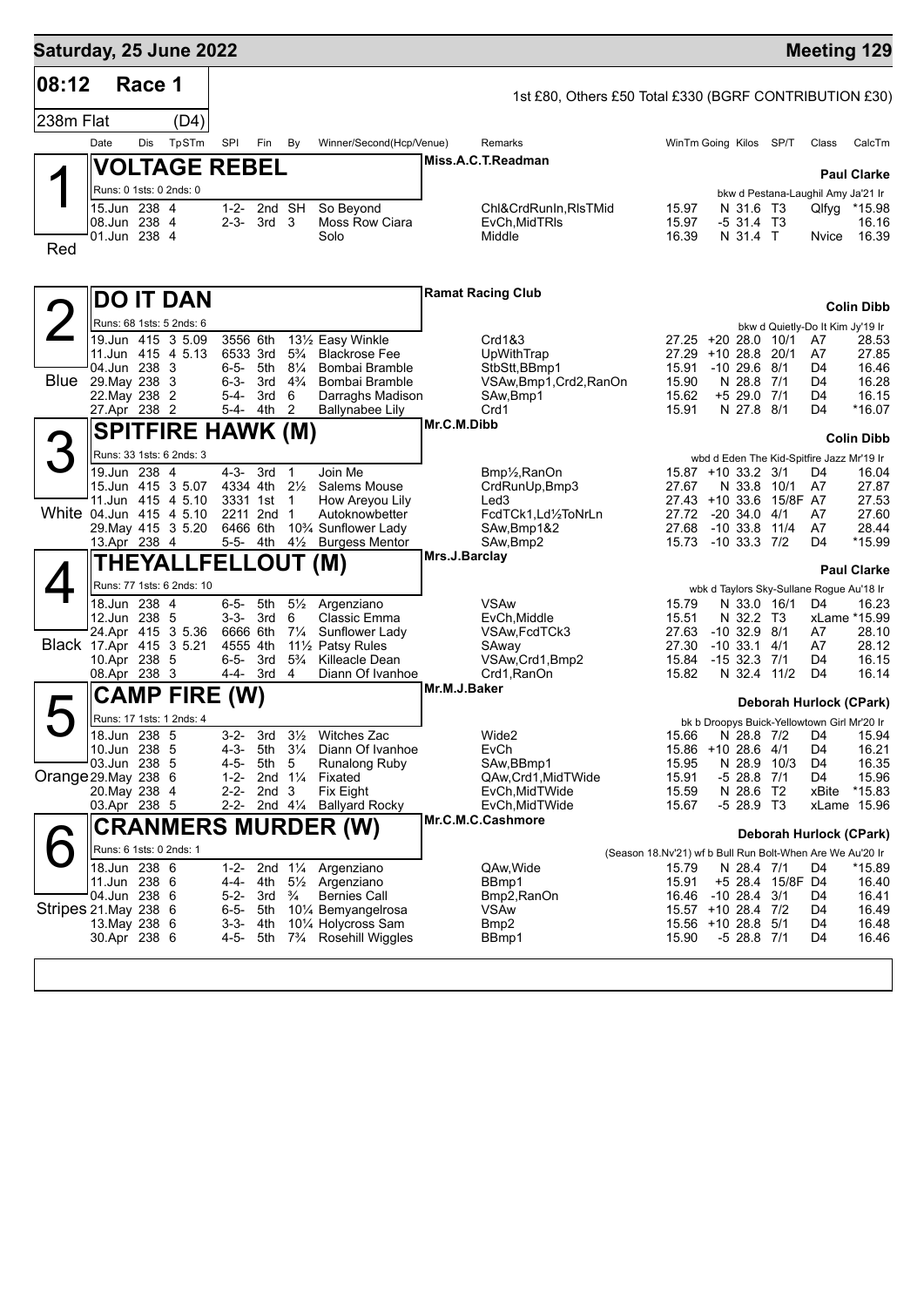| Saturday, 25 June 2022     |                                          |        |       |                          |                                        |                                  |                                                                               |                 |                                                        |                                                                      |  |                                          |                                            | <b>Meeting 129</b>                         |                    |
|----------------------------|------------------------------------------|--------|-------|--------------------------|----------------------------------------|----------------------------------|-------------------------------------------------------------------------------|-----------------|--------------------------------------------------------|----------------------------------------------------------------------|--|------------------------------------------|--------------------------------------------|--------------------------------------------|--------------------|
| 08:27                      |                                          | Race 2 |       |                          |                                        |                                  |                                                                               |                 | 1st £95, Others £50 Total £345 (BGRF CONTRIBUTION £30) |                                                                      |  |                                          |                                            |                                            |                    |
| 415m Flat                  |                                          |        | (A7)  |                          |                                        |                                  |                                                                               |                 |                                                        |                                                                      |  |                                          |                                            |                                            |                    |
|                            | Date                                     | Dis    | TpSTm | SPI                      | Fin                                    | By                               | Winner/Second(Hcp/Venue)                                                      |                 | Remarks                                                |                                                                      |  | WinTm Going Kilos SP/T                   |                                            | Class                                      | CalcTm             |
|                            | <b>CHIEF MISTRESS</b>                    |        |       |                          |                                        |                                  |                                                                               |                 | Mrs.J.F.Chapple-Hyam                                   |                                                                      |  |                                          |                                            |                                            |                    |
|                            | Runs: 47 1sts: 7 2nds: 8                 |        |       |                          |                                        |                                  |                                                                               |                 |                                                        |                                                                      |  |                                          |                                            |                                            | <b>Danny Brock</b> |
|                            | 18.Jun 238 1                             |        |       |                          | 5-3- 2nd 3                             |                                  | <b>Witches Zac</b>                                                            |                 | SAw, Crd1                                              | (Season Unknown) bk b Droopys Roddick-Sincere Posh Au'18 Ir<br>15.66 |  | N 26.0 11/1                              |                                            | D4                                         | 15.90              |
|                            | 12.Jun 238 1                             |        |       | 5-5-                     | 6th                                    | 6                                | <b>Book Title</b>                                                             |                 | SAway                                                  |                                                                      |  | 15.64 +10 25.6 10/1                      |                                            | D4                                         | 16.22              |
| <b>Red</b>                 | 08.Jun 415 2 5.16<br>04.Jun 415 1 5.12   |        |       | 6555 5th<br>5554 4th     |                                        | 13                               | Gaytime Hobbsy<br>10 <sup>1</sup> / <sub>2</sub> Salems Mouse                 |                 | VSAw, FcdTCk3<br>SAw.FcdTCk1                           | 27.41<br>27.56                                                       |  | $-10\,26.1$<br>$-20$ 26.4 $8/1$          | 25/1                                       | A7<br>A7                                   | 28.34<br>28.20     |
|                            | 29. May 415 1 5.22                       |        |       | 2222 2nd 61/4            |                                        |                                  | <b>Blackrose Phase</b>                                                        |                 | VSAw, RIs                                              | 27.43                                                                |  | $-10, 26.2, 13$                          |                                            |                                            | ReQul *27.83       |
|                            | 25. May 238 1                            |        |       | 5-5- 5th                 |                                        | $8\frac{1}{2}$                   | Sunville Puma                                                                 |                 | <b>VSAw</b><br>Mr.J.P.Richardson                       | 15.67                                                                |  |                                          | N 25.2 11/4                                | D <sub>4</sub>                             | 16.35              |
|                            | <b>EASY WINKLE</b>                       |        |       |                          |                                        |                                  |                                                                               |                 |                                                        |                                                                      |  |                                          |                                            |                                            | <b>Colin Dibb</b>  |
|                            | Runs: 39 1sts: 2 2nds: 2                 |        |       |                          |                                        |                                  |                                                                               |                 |                                                        | (Season 06.Jn'21) bk b Crash-Limekiln Spirit Fb'20 Ir                |  |                                          |                                            |                                            |                    |
|                            | 19.Jun 415 1 5.10<br>15.Jun 238 1        |        |       | 5322 1st<br>3-3- 3rd     |                                        | 2<br>$2\frac{3}{4}$              | Salems Missouri<br><b>Bernies Call</b>                                        |                 | Led4<br>Bmp1, RanOn                                    | 15.84                                                                |  | 27.25 +20 27.8 8/1<br>N 27.8 7/1         |                                            | A7<br>D4                                   | *27.45<br>16.06    |
|                            | 11.Jun 415 1 5.16                        |        |       | 4444 3rd                 |                                        | $2\frac{1}{2}$                   | Spitfire Hawk                                                                 |                 | SAw, RanOn                                             |                                                                      |  | 27.43 +10 28.2 14/1                      |                                            | A7                                         | 27.73              |
| Blue                       | 29. May 415 1 5.19<br>22. May 415 1 5.14 |        |       | 5555 5th<br>4445 5th     |                                        | $7\frac{1}{2}$<br>$7\frac{1}{2}$ | Sunflower Lady<br>On The Lake                                                 |                 | Bmp1, Crd2<br>Crd3&4                                   | 27.68                                                                |  | $-10$ 27.8 20/1<br>27.07 +10 27.8        | 10/1                                       | A7<br>A7                                   | 28.18<br>27.77     |
|                            | 18. May 415 1 5.18 6423 2nd 11/2         |        |       |                          |                                        |                                  | Spoken For                                                                    |                 | <b>RanOn</b>                                           |                                                                      |  | 27.72 -20 28.0 8/1                       |                                            | A7                                         | 27.64              |
|                            | <b>SALEMS MISSOURI</b>                   |        |       |                          |                                        |                                  |                                                                               |                 | Mr.A.Littler, Mrs.W.D.Woodruff                         |                                                                      |  |                                          |                                            |                                            |                    |
|                            | Runs: 71 1sts: 7 2nds: 11                |        |       |                          |                                        |                                  |                                                                               |                 |                                                        |                                                                      |  |                                          |                                            | bk d Ballymac Vic-Silverhill Kara My'19 Br | <b>Colin Dibb</b>  |
|                            | 19.Jun 415 2 5.09                        |        |       |                          | 4444 2nd 2                             |                                  | Easy Winkle                                                                   |                 | <b>RanOn</b>                                           |                                                                      |  | 27.25 +20 31.8 5/2                       |                                            | A7                                         | *27.61             |
|                            | 15.Jun 415 5 5.29                        |        |       |                          |                                        |                                  | Solo                                                                          |                 | Middle                                                 | 27.78                                                                |  | N 31.6                                   | $\top$                                     | ReQul                                      | 27.78              |
|                            | 08.Jun 238 4<br>White 01.Jun 462 2 R6    |        |       | 2466 6th                 | 2-2- 2nd $4\frac{3}{4}$                | $9\frac{1}{4}$                   | <b>Rallying Rivers</b><br>Gerrys Wonder(R9)                                   |                 | EvCh, Middle<br>Mid                                    | 15.84<br>28.71                                                       |  | $-532.6$ T2<br>N 32.9 7/1                |                                            | Hcp                                        | 16.17<br>29.92     |
|                            | 23. May 462 4 5.61                       |        |       | 3111 1st                 |                                        | $7\frac{1}{2}$                   | Looster Grace(Yrmth)                                                          |                 | Mid,LdBmpRunUp                                         | 29.19                                                                |  | N 33.3 6/4                               |                                            | A9                                         | 29.19              |
|                            | 14 May 462 3 5.76                        |        |       | 4555 5th                 |                                        | $6\frac{3}{4}$                   | Moors Warrior(Yrmth)                                                          |                 | Mid<br><b>Ramat Racing Club</b>                        | 29.68                                                                |  | $-20$ 33.1 $7/1$                         |                                            | A8                                         | 30.03              |
|                            | <b>ONLY PADDY (M)</b>                    |        |       |                          |                                        |                                  |                                                                               |                 |                                                        |                                                                      |  |                                          |                                            |                                            | <b>Colin Dibb</b>  |
|                            | Runs: 46 1sts: 5 2nds: 6                 |        |       |                          |                                        |                                  |                                                                               |                 |                                                        |                                                                      |  |                                          |                                            | bkw d Sir Paddy-Keeperhill Genie Sp'19 Ir  |                    |
|                            | 11.Jun 415 3 4.96<br>04.Jun 415 3 5.06   |        |       | 2213 4th<br>3433 3rd     |                                        | 3<br>$7\frac{1}{2}$              | <b>Spitfire Hawk</b><br>Salems Mouse                                          |                 | Led2ToCrd3<br>BBmp1                                    | 27.56                                                                |  | 27.43 +10 31.8 2/1<br>$-20$ 31.8 $6/1$   |                                            | A7<br>A7                                   | 27.77<br>27.96     |
|                            | 29. May 238 3                            |        |       | 6-5- 4th                 |                                        | $4\frac{1}{2}$                   | Fixated                                                                       |                 | SAw, Bmp1                                              | 15.91                                                                |  | $-531.441$                               |                                            | D4                                         | 16.22              |
|                            | Black 22. May 415 3 5.03                 |        |       | 3333 4th                 |                                        | $6\frac{1}{4}$                   | On The Lake                                                                   |                 | EP,Crd1                                                |                                                                      |  | 27.07 +10 30.9 5/2                       |                                            | A7                                         | 27.67              |
|                            | 18. May 238 3<br>14. May 415 4 5.02      |        |       | $3-1 - 1$ st<br>2222 3rd |                                        | $6\frac{1}{4}$<br>$1\frac{3}{4}$ | Leahs Mia<br>Spitfire Hawk                                                    |                 | LedRnUp, Middle<br>EP,FcdTCk1                          | 15.76<br>27.21                                                       |  | -10 30.3 4/5F<br>$+20$ 30.4 4/1          |                                            | D4<br>A7                                   | 15.66<br>$*27.55$  |
|                            | <b>SILVER FOX (M)</b>                    |        |       |                          |                                        |                                  |                                                                               | Mr.D.Brock      |                                                        |                                                                      |  |                                          |                                            |                                            |                    |
|                            | Runs: 1 1sts: 0 2nds: 0                  |        |       |                          |                                        |                                  |                                                                               |                 |                                                        |                                                                      |  |                                          |                                            |                                            | Danny Brock        |
|                            | 09.May                                   |        |       |                          |                                        |                                  | NAME CHANGED from                                                             |                 | Crinkill Liam                                          |                                                                      |  |                                          |                                            | bk d Cloran Paddy-Crinkill Woman Mr'20 Ir  |                    |
|                            | 11.Jun 415 2 5.23                        |        |       |                          |                                        |                                  | 5555 5th 111/2 Spitfire Hawk                                                  |                 | VSAw, MidRnUp                                          |                                                                      |  | 27.43 +10 35.0 9/2                       |                                            | A7                                         | 28.45              |
| Orange 29. May 415 3 5.36  | 04.Jun 415 3 5.27                        |        |       |                          | 3333 3rd 7 <sup>3</sup> / <sub>4</sub> |                                  | 3322 2nd 41/4 Whizzing Jet<br><b>Blackrose Phase</b>                          |                 | SAw, Middle<br><b>VSAw</b>                             | 27.49<br>27.43                                                       |  | -20 34.8 T3<br>-10 34.2 T3               |                                            | Qlfyg                                      | *27.63             |
|                            | 25. May 415 4                            |        |       |                          |                                        |                                  | Solo                                                                          |                 | (NoTrial)                                              |                                                                      |  | N 33.4 T                                 |                                            |                                            | 27.95              |
|                            | 21.May 415 6 5.26                        |        |       |                          | 3333 3rd 4                             |                                  | <b>Total Lockdown</b>                                                         |                 | EvCh, Middle                                           |                                                                      |  | 27.62 +10 34.4 T3                        |                                            |                                            | 28.04              |
|                            | <b>HOW AREYOU LILY (M)</b>               |        |       |                          |                                        |                                  |                                                                               | Mrs.D.K.Hurlock |                                                        |                                                                      |  |                                          |                                            | Deborah Hurlock (CPark)                    |                    |
|                            | Runs: 49 1sts: 8 2nds: 5                 |        |       |                          |                                        |                                  |                                                                               |                 |                                                        | (Season 29.Oc'20) bk b Laughil Blake-Knocksouna Lady Jn'19 Ir        |  |                                          |                                            |                                            |                    |
|                            | 17.Jun 415 3 5.13                        |        |       |                          | 4454 2nd 41/4                          |                                  | Pin Mill                                                                      |                 | SAw, Crd2, Bmp3&4                                      |                                                                      |  | 27.92 -40 25.1 4/1                       |                                            | A7                                         | 27.86              |
|                            | 11.Jun 415 6 4.89<br>04.Jun 415 6 5.00   |        |       |                          | 1122 2nd 1                             |                                  | <b>Spitfire Hawk</b><br>1122 4th 2 <sup>3</sup> / <sub>4</sub> Autoknowbetter |                 | LedTo2, Crd3, RanOn<br>$LedTo\frac{1}{2}$              |                                                                      |  | 27.43 +10 25.2 9/4<br>27.72 -20 25.1 9/4 |                                            | A7<br>A7                                   | 27.61<br>27.74     |
| Stripes 27. May 415 5 5.09 |                                          |        |       | 5646 5th                 |                                        |                                  | 121/4 Galget Lor                                                              |                 | VSAw, BBmp2, Bmp3                                      |                                                                      |  | 27.33 +15 25.0 4/1                       |                                            | A7                                         | 28.46              |
|                            | 21. May 415 6 4.97                       |        |       | 2211 1st                 |                                        |                                  | 21/ <sub>2</sub> Autoknowbetter                                               |                 | CrdRnUp, Led2                                          |                                                                      |  |                                          | 27.32 +20 25.0 5/2F<br>27.75 -30 25.6 15/8 | A7                                         | 27.52              |
|                            | 10.Apr 415 5 4.99                        |        |       | 1111 1st                 |                                        |                                  | 111⁄4 Only Paddy                                                              |                 | ALd                                                    |                                                                      |  |                                          |                                            | A7                                         | $*27.45$           |
|                            |                                          |        |       |                          |                                        |                                  |                                                                               |                 |                                                        |                                                                      |  |                                          |                                            |                                            |                    |
|                            |                                          |        |       |                          |                                        |                                  |                                                                               |                 |                                                        |                                                                      |  |                                          |                                            |                                            |                    |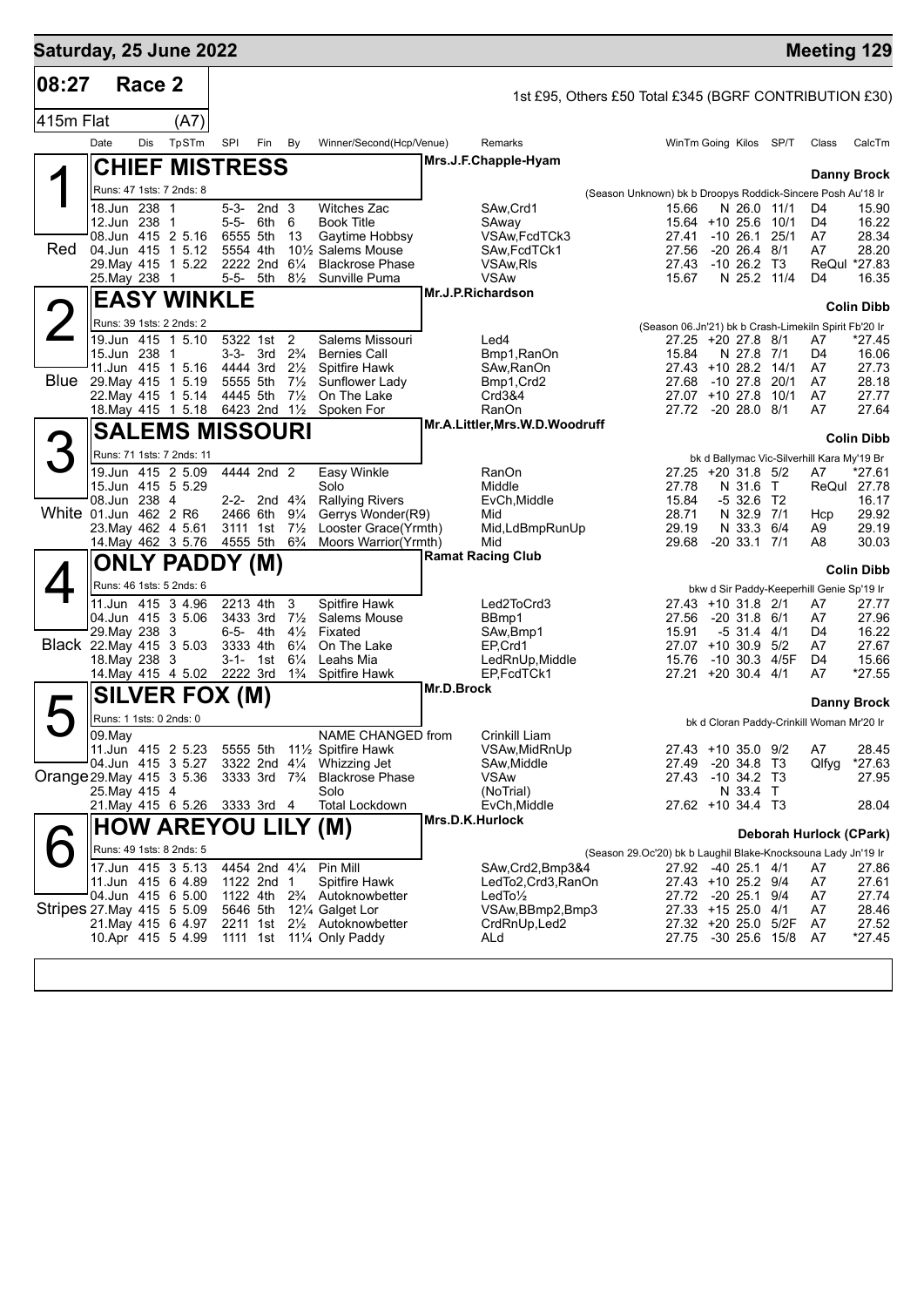| Saturday, 25 June 2022 |                              |            |                            |                        |                  |                                      |                                                                 |                |                                                        |                                                               |                        |                            |            |                                  | <b>Meeting 129</b>                          |
|------------------------|------------------------------|------------|----------------------------|------------------------|------------------|--------------------------------------|-----------------------------------------------------------------|----------------|--------------------------------------------------------|---------------------------------------------------------------|------------------------|----------------------------|------------|----------------------------------|---------------------------------------------|
| 08:43                  |                              | Race 3     |                            |                        |                  |                                      |                                                                 |                | 1st £80, Others £50 Total £280 (BGRF CONTRIBUTION £30) |                                                               |                        |                            |            |                                  |                                             |
| 238m Flat              |                              |            | (D4)                       |                        |                  |                                      |                                                                 |                |                                                        |                                                               |                        |                            |            |                                  |                                             |
|                        | Date                         | <b>Dis</b> | TpSTm                      | SPI                    | Fin              | By                                   | Winner/Second(Hcp/Venue)                                        |                | Remarks                                                |                                                               | WinTm Going Kilos SP/T |                            |            | Class                            | CalcTm                                      |
|                        |                              |            |                            |                        |                  |                                      |                                                                 | Mr.T.Maberley  |                                                        |                                                               |                        |                            |            |                                  |                                             |
|                        |                              |            | <b>PAPAS GIRL</b>          |                        |                  |                                      |                                                                 |                |                                                        |                                                               |                        |                            |            |                                  | Deborah Hurlock (CPark)                     |
|                        |                              |            | Runs: 79 1sts: 10 2nds: 16 |                        |                  |                                      |                                                                 |                |                                                        | (Ssn Suppressed) wbk b Definate Opinion-Zulu Duchess My'18 Ir |                        |                            |            |                                  |                                             |
|                        | 18.Jun 238 2<br>11.Jun 238 1 |            |                            | $2 - 4 -$<br>$3 - 6 -$ | 4th<br>4th       | $4\frac{1}{2}$<br>$2\frac{1}{4}$     | <b>Barrack Dana</b><br>Anmima Biddy                             |                | Bmp1<br>EveryChance                                    |                                                               | 15.55<br>15.52         | N 25.8 12/1<br>+5 25.4 7/1 |            | D <sub>4</sub><br>D <sub>4</sub> | 15.91<br>15.74                              |
|                        | 04.Jun 238                   |            | $\overline{1}$             | $1 - 3 -$              | 3rd              | $2\frac{1}{2}$                       | Shades Of Blue                                                  |                | QAw, Bmp1                                              |                                                               | 15.78                  | $-10, 25.1$                | 9/4J       | D4                               | 15.88                                       |
| Red                    | 27. May 238                  |            | -1                         | $5 - 5 -$              | 5th              | 5                                    | Camp Margaret                                                   |                | SAw,Crd1                                               |                                                               | 15.29                  | $+5$ 24.8                  | 11/2       | D <sub>4</sub>                   | 15.74                                       |
|                        | 20. May 238                  |            | $\overline{\phantom{1}}$   | $3 - 3 -$              | 1st              | SH                                   | Darver Schillaci                                                |                | LedRnIn, RIs                                           |                                                               | 15.70                  | N 24.8                     | 22/1       | D <sub>4</sub><br>D <sub>4</sub> | 15.70                                       |
|                        | 10.Apr 238 2                 |            |                            | $3 - 3 -$              | 1st              | $\mathbf{1}$                         | Salems Texas                                                    | Mr.T.P.Gornall | EP,Led2                                                |                                                               | 15.56                  | $-15$ 24.8 $3/1$           |            |                                  | $*15.41$                                    |
|                        |                              |            | <b>BALLYANNE XPRESS</b>    |                        |                  |                                      |                                                                 |                |                                                        |                                                               |                        |                            |            |                                  | <b>Paul Clarke</b>                          |
|                        |                              |            | Runs: 40 1sts: 8 2nds: 9   |                        |                  |                                      |                                                                 |                |                                                        |                                                               |                        |                            |            |                                  | bk d Ballyanne Sim-Mustang Express Mr'19 Ir |
|                        | 15.Jun 238 2                 |            |                            | $3-4-$                 | 3rd              | $2\frac{1}{2}$                       | Dance Ronnie                                                    |                | FcdTCk1,Bmp2                                           |                                                               | 15.58                  | +5 33.0 6/1                |            | D4                               | 15.83                                       |
|                        | 08.Jun 238 1<br>01.Jun 238   |            | $\overline{1}$             | $3 - 2 -$<br>$5 - 6 -$ | 5th              | 2nd $3\frac{1}{4}$<br>$7\frac{1}{2}$ | Diggers Blackie<br>Porcupine Sky                                |                | EveryChance<br>SAw,FcdTCk&Bmp1                         |                                                               | 15.37<br>15.50         | N 33.3 5/1<br>N 33.1 6/1   |            | D <sub>4</sub><br>D <sub>4</sub> | 15.63<br>16.10                              |
| <b>Blue</b>            | 25. May 238                  |            | $\overline{1}$             | $3 - 3 -$              | 3rd              | $3\frac{1}{4}$                       | Chopchop Rainbow                                                |                | $Bmp\frac{1}{2}$                                       |                                                               | 15.40                  | N 33.1                     | 14/1       | 0R                               | 15.66                                       |
|                        | 21. May 238 2                |            |                            | $2 - 1 -$              | 1st              | $1\frac{3}{4}$                       | Shades Of Blue                                                  |                | EP,Led1                                                |                                                               | 15.44 +10 33.0 5/2     |                            |            | D4                               | *15.54                                      |
|                        | 15. May 238 2                |            |                            | $6 - 2 -$              | 2nd <sub>1</sub> |                                      | Pronto Jim                                                      |                | Bmp1, Crd2, RanOn                                      |                                                               | 15.75                  | N 33.1 4/1                 |            | D <sub>4</sub>                   | 15.83                                       |
|                        |                              |            | <b>BOMBAI GINNY (M)</b>    |                        |                  |                                      |                                                                 |                | Mr.G.M.Robinson                                        |                                                               |                        |                            |            |                                  | <b>Paul Clarke</b>                          |
|                        |                              |            | Runs: 76 1sts: 10 2nds: 12 |                        |                  |                                      |                                                                 |                |                                                        | (Season Unknown) bd b Droopys Jet-Butterbridge Joy Ap'19 Ir   |                        |                            |            |                                  |                                             |
|                        | 18.Jun 238 3                 |            |                            | $4 - 4 -$              | 4th              | $2\frac{1}{4}$                       | Takeyourpoint                                                   |                | $Bmp\frac{\pi}{2}$                                     |                                                               | 15.41                  | +5 23.8 9/2                |            | D4                               | 15.63                                       |
|                        | 12.Jun 238                   |            | - 3                        | $3 - 3 -$              | 4th              | $3\frac{1}{2}$                       | Popular Sam                                                     |                | EveryChance                                            |                                                               | 15.28                  | $+5$ 24.0                  | 6/1        | D <sub>4</sub>                   | 15.60                                       |
| White 01.Jun 238       | 08.Jun 238                   |            | 3<br>3                     | $1 - 1 -$<br>$6 - 4 -$ | 1st<br>3rd       | $\overline{2}$<br>$4\frac{1}{4}$     | Dods Tiger<br>Lemon Joan                                        |                | ALd<br>VSAw, Bmp1                                      |                                                               | 15.46<br>15.41         | N 24.0<br>N 23.4           | 6/1<br>5/1 | D <sub>4</sub><br>D <sub>4</sub> | *15.46<br>15.75                             |
|                        | 25. May 238 3                |            |                            | $4 - 2 -$              |                  | 2nd $1\frac{1}{4}$                   | Acera Jane                                                      |                | EveryChance                                            |                                                               | 15.55                  | N 23.8 9/2                 |            | D <sub>4</sub>                   | 15.65                                       |
|                        |                              |            | 21 May 415 3 5.09          |                        | 6333 4th 61/4    |                                      | <b>Balistic Molly</b>                                           |                | <b>VSAw</b>                                            |                                                               | 27.03 +20 23.8 6/1     |                            |            | A7                               | 27.73                                       |
|                        |                              |            | <b>LEMON JOAN (M)</b>      |                        |                  |                                      |                                                                 | Mrs.J.Barclay  |                                                        |                                                               |                        |                            |            |                                  | <b>Paul Clarke</b>                          |
|                        |                              |            | Runs: 79 1sts: 11 2nds: 16 |                        |                  |                                      |                                                                 |                |                                                        | (Season Unknown) be b Good News-Fiftyshadesnifty Ja'19 Ir     |                        |                            |            |                                  |                                             |
|                        | 15.Jun 238 4                 |            |                            | $2 - 2 -$              | 4th              | $4\frac{1}{4}$                       | Dance Ronnie                                                    |                | EP.Bmp2                                                |                                                               | 15.58                  | +5 25.8 4/1                |            | D4                               | 15.97                                       |
|                        | 11.Jun 238 4                 |            |                            | $1 - 3 -$              | 4th              | 6                                    | Porcupine Sky                                                   |                | QAw, Bmp1&RnIn                                         |                                                               | 15.40                  | +5 25.8                    | 10/3       | D <sub>4</sub>                   | 15.93                                       |
|                        | 05.Jun 238                   |            | $\overline{4}$             | $2 - 2 -$              | 2nd <sub>3</sub> |                                      | United                                                          |                | EP.Chl-2                                               |                                                               | 15.38                  | N 25.8                     | 6/1        | D3                               | 15.62                                       |
| Black 01.Jun 238       | 25. May 238 5                |            | $\overline{4}$             | $1 - 1 -$<br>$3 - 5 -$ | 1st<br>5th       | $\frac{1}{2}$                        | Barrack Dana<br>10 <sup>1</sup> / <sub>4</sub> Darver Schillaci |                | ALd, Middle<br>BBmp1                                   |                                                               | 15.41<br>15.38         | N 25.8 7/1<br>N 25.2 7/1   |            | D <sub>4</sub><br>D4             | *15.41<br>16.19                             |
|                        | 21. May 238 4                |            |                            | $2 - 4 -$              | 5th              | $5\frac{1}{4}$                       | Vixons Lass                                                     |                | Bmp1                                                   |                                                               | 15.50 +10 25.4 4/1     |                            |            | $\mathsf{D}4$                    | 16.02                                       |
|                        | <b>VACANT</b>                |            |                            |                        |                  |                                      |                                                                 |                |                                                        |                                                               |                        |                            |            |                                  |                                             |
|                        |                              |            |                            |                        |                  |                                      |                                                                 |                |                                                        |                                                               |                        |                            |            |                                  |                                             |
|                        |                              |            |                            |                        |                  |                                      |                                                                 |                |                                                        |                                                               |                        |                            |            |                                  |                                             |
|                        |                              |            |                            |                        |                  |                                      |                                                                 |                |                                                        |                                                               |                        |                            |            |                                  |                                             |

Orange

|                                    | <b>SOING TWICE (W)</b> |          |                                        |                |                                               | Mr.C.M.Dibb      |                    |                  |                | <b>Colin Dibb</b>                        |
|------------------------------------|------------------------|----------|----------------------------------------|----------------|-----------------------------------------------|------------------|--------------------|------------------|----------------|------------------------------------------|
|                                    |                        |          |                                        |                |                                               |                  |                    |                  |                |                                          |
| <b>II</b> Runs: 42 1sts: 8 2nds: 6 |                        |          |                                        |                |                                               |                  |                    |                  |                | bk d Laughil Blake-Going Places Mr'19 Ir |
| 15.Jun 238 5                       |                        | 4-6-     | 5th                                    |                | 7 <sup>3</sup> / <sub>4</sub> Gifted Customer | Wide2            | 15.29              | $+5$ 32.8 7/1    | D <sub>3</sub> | 15.96                                    |
| 11.Jun 415 5 4.85                  |                        |          | 1111 2nd 2 <sup>3</sup> / <sub>4</sub> |                | Long Tall Sally                               | LedTo4           | 26.94 +10 32.2 8/1 |                  | A7             | 27.26                                    |
| 04.Jun 238 5                       |                        | 5-5- 5th |                                        | $8\frac{1}{2}$ | Millmount Hero                                | SAway            | 15.43              | $-10$ 33.2 $9/2$ | D <sub>4</sub> | 16.01                                    |
| Stripes 29.May 238 5               |                        | 5-5- 5th |                                        | $8\frac{3}{4}$ | Hello Ranger                                  | SAw, BBmp1       | 15.60              | $-10, 33.4, 9/1$ | D <sub>4</sub> | 16.19                                    |
| 22. May 238 5                      |                        |          | 2-1- 2nd Nk                            |                | Darver Bruno                                  | Led1-2,CmAq      | 15.41              | $+5$ 32.6 5/1    | D <sub>4</sub> | 15.49                                    |
| 03.Apr 238 5                       |                        |          | 1-1- 1st                               | $4\frac{1}{4}$ | Diesel Nancy                                  | QAw.ALd.MidTWide | 15.36              | $-5$ 32.4 $9/2$  | D4             | $*15.31$                                 |
|                                    |                        |          |                                        |                |                                               |                  |                    |                  |                |                                          |
|                                    |                        |          |                                        |                |                                               |                  |                    |                  |                |                                          |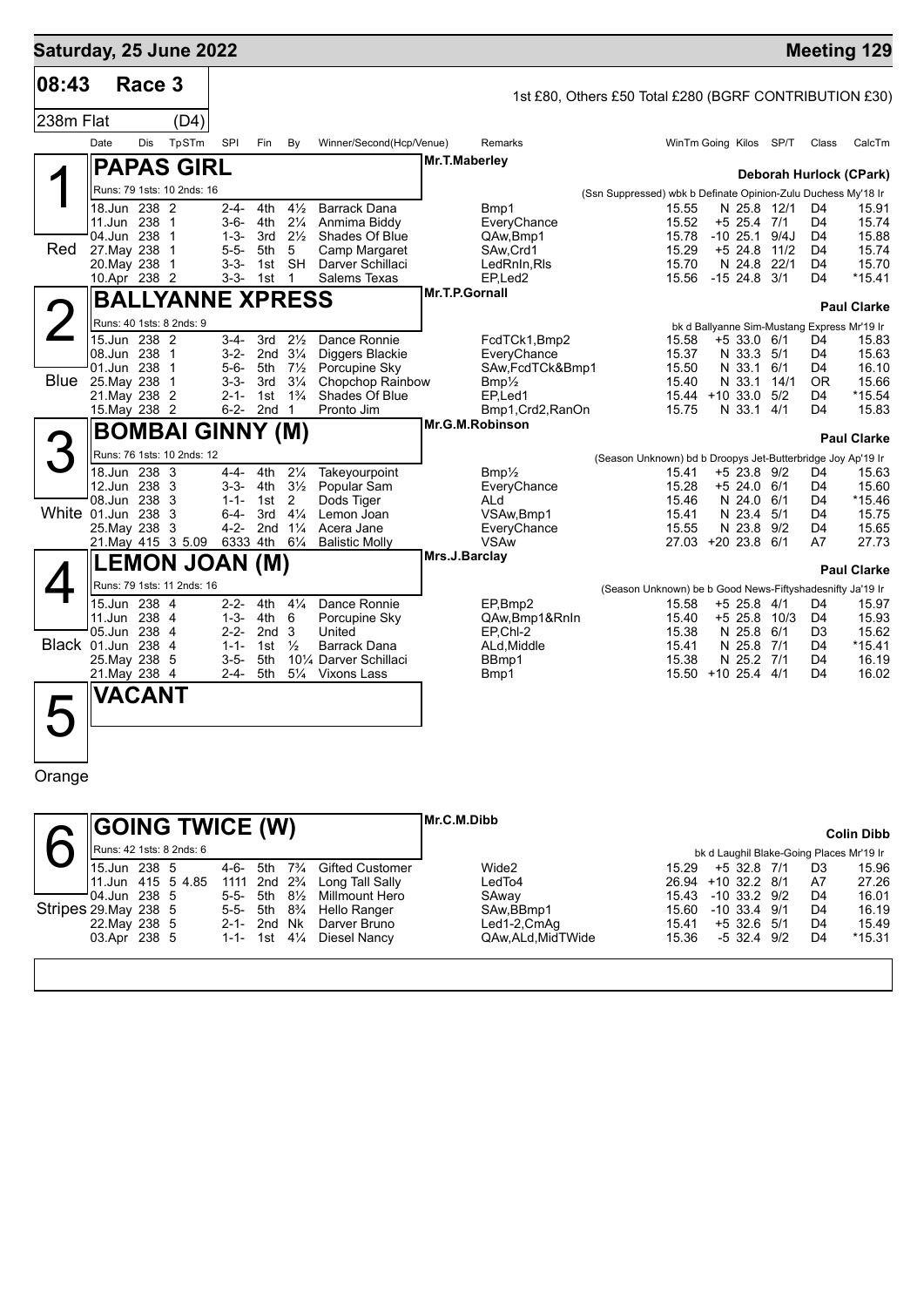| Saturday, 25 June 2022   |               |        |                                                           |           |                                                  |                                  |                                                  |                |                                                        |                                                                   |                                   |                         |                      | <b>Meeting 129</b>                                  |
|--------------------------|---------------|--------|-----------------------------------------------------------|-----------|--------------------------------------------------|----------------------------------|--------------------------------------------------|----------------|--------------------------------------------------------|-------------------------------------------------------------------|-----------------------------------|-------------------------|----------------------|-----------------------------------------------------|
| 09:02                    |               | Race 4 |                                                           |           |                                                  |                                  |                                                  |                | 1st £95, Others £50 Total £345 (BGRF CONTRIBUTION £30) |                                                                   |                                   |                         |                      |                                                     |
| 415m Flat                |               |        | (A7)                                                      |           |                                                  |                                  |                                                  |                |                                                        |                                                                   |                                   |                         |                      |                                                     |
|                          | Date          | Dis    | TpSTm                                                     | SPI       | Fin                                              | By                               | Winner/Second(Hcp/Venue)                         |                | Remarks                                                | WinTm Going Kilos SP/T                                            |                                   |                         | Class                | CalcTm                                              |
|                          |               |        |                                                           |           |                                                  |                                  |                                                  | Mr.C.M.Dibb    |                                                        |                                                                   |                                   |                         |                      |                                                     |
|                          |               |        | <b>SPITFIRE FLIGHT</b>                                    |           |                                                  |                                  |                                                  |                |                                                        |                                                                   |                                   |                         |                      | <b>Colin Dibb</b>                                   |
|                          |               |        | Runs: 47 1sts: 13 2nds: 10                                |           |                                                  |                                  |                                                  |                |                                                        |                                                                   |                                   |                         |                      | wbk d Eden The Kid-Spitfire Jazz Mr'19 Ir           |
|                          |               |        | 19.Jun 415 1 5.01<br>15.Jun 415 1 5.26                    |           | 5322 2nd <sup>3</sup> / <sub>4</sub><br>5555 5th | $8\frac{1}{2}$                   | Daring Hero<br>Asgood As Blue                    |                | <b>RanOn</b><br>VSAw                                   | 26.69 +20 31.8 4/1<br>26.77 +10 32.0 11/2                         |                                   |                         | A7<br>A7             | 26.95<br>27.55                                      |
|                          |               |        | 08.Jun 592 4 15.73 4444 4th                               |           |                                                  |                                  | 10 <sup>3</sup> / <sub>4</sub> Borna Haka        |                | Bmp3                                                   | 38.30                                                             | N 32.4                            | 25/1                    | OR <sub>3</sub>      | 39.16                                               |
| Red                      |               |        | 04.Jun 415 2 5.16                                         |           | 5444 4th                                         | 5                                | Murdaniel Honey                                  |                | VSAw, Bmp1                                             | 27.16                                                             | $-20$ 33.1 $5/2$                  |                         | A7                   | 27.36                                               |
|                          |               |        | 29. May 415 1 5.30<br>22. May 415 1 5.15                  |           | 6665 5th<br>6543 3rd 21/4                        | $7\frac{1}{4}$                   | Classic Sylvia<br><b>Ashgrove Miley</b>          |                | <b>VSAw</b><br>VSAw, RanOn                             | 26.74<br>26.66 +10 32.5 9/2                                       | N 32.3 10/3                       |                         | A7<br>A7             | 27.32<br>*26.93                                     |
|                          |               |        | <b>MILLTOWN MILK</b>                                      |           |                                                  |                                  |                                                  | Mr.G.F.Rooke   |                                                        |                                                                   |                                   |                         |                      |                                                     |
|                          |               |        | Runs: 66 1sts: 10 2nds: 15                                |           |                                                  |                                  |                                                  |                |                                                        |                                                                   |                                   |                         |                      | <b>Danny Brock</b>                                  |
|                          |               |        | 18.Jun 415 3 5.02                                         |           | 3333 3rd                                         | $2\frac{3}{4}$                   | <b>Badminton Shadow</b>                          |                | Bmp1, FcdTCk <sup>3</sup> / <sub>4</sub> , RanOn       | 26.62 +10 30.2 7/2                                                |                                   |                         | A7                   | bk d Eden The Kid-Clover Sparkle Sp'19 Ir<br>*26.94 |
|                          |               |        | 12.Jun 415 2 5.02                                         |           | 6433 3rd                                         | $4\frac{1}{4}$                   | Shawshank Sky                                    |                | CrdStt&1,CkRnIn                                        | 26.88 +10 30.2 4/1                                                |                                   |                         | A7                   | 27.32                                               |
| Blue                     |               |        | 08.Jun 415 2 4.97                                         |           | 4443 2nd 1/2                                     | 8                                | Woodhaven Forest<br>Headford Jem                 |                | Bmp1, Crd3, RanOn                                      | 27.12                                                             | N 30.2 6/1                        |                         | A7                   | 27.16<br>27.59                                      |
|                          |               |        | 01.Jun 415 2 5.01<br>25. May 415 2 5.08                   |           | 6433 5th<br>5444 3rd                             | 5                                | Amelias Jester                                   |                | FcdTCk4,BBmpRnIn<br>SAw, Bmp1, FcdTCk2&3               | 26.95<br>27.06                                                    | N 30.0 4/1<br>$-10, 30.1, 11/4$   |                         | A7<br>A7             | 27.36                                               |
|                          |               |        | 21. May 415 2 5.07                                        |           | 6333 5th                                         | $3\frac{1}{2}$                   | Cooly Contessa                                   |                | SAway                                                  | 26.80 +20 30.4 8/1                                                |                                   |                         | A7                   | 27.28                                               |
|                          |               |        | <b>MULRANKIN ZOE</b>                                      |           |                                                  |                                  |                                                  | Mrs.J.Barclay  |                                                        |                                                                   |                                   |                         |                      | <b>Paul Clarke</b>                                  |
| З                        |               |        | Runs: 23 1sts: 3 2nds: 7                                  |           |                                                  |                                  |                                                  |                |                                                        |                                                                   |                                   |                         |                      | bk b Vimmerby-Mulrankin Zip Sp'19 Ir                |
|                          |               |        | 19.Jun 415 3 4.98                                         |           | 4555 2nd 5 <sup>3</sup> / <sub>4</sub>           |                                  | <b>Murdaniel Honey</b>                           |                | BBmp1,Bmp3                                             | 26.65 +20 26.4 10/3                                               |                                   |                         | A7                   | 27.31                                               |
|                          |               |        | 15.Jun 415 2 5.02                                         |           | 4444 3rd                                         | 1                                | Cooly Contessa                                   |                | FcdTCk1, RanOn                                         | 26.91                                                             | $+10$ 26.2 8/1                    |                         | A6                   | 27.08                                               |
| White 05.Jun 415 3 5.03  | 11.Jun 238 3  |        |                                                           |           | 4-4- 3rd<br>5222 1st                             | $5\frac{3}{4}$<br>$1\frac{3}{4}$ | Porcupine Sky<br><b>Hilark Paddy</b>             |                | SAw,Bmp1&RnIn<br>SAw, Led RnIn                         | 15.40<br>27.11                                                    | +5 26.8 11/4<br>N 26.6            | 2/1F                    | D <sub>4</sub><br>A7 | 15.91<br>27.11                                      |
|                          | 01.Jun 238 3  |        |                                                           | 2-1-      | 1st                                              | 2                                | Pennys Styx                                      |                | $EP$ , Led $\frac{1}{2}$                               | 15.48                                                             |                                   | N 26.5 15/8F D4         |                      | 15.48                                               |
|                          |               |        | 11. May 415 3 4.94 3222 2nd 2 <sup>3</sup> / <sub>4</sub> |           |                                                  |                                  | Aarons Digger                                    |                | EveryChance                                            | 26.75                                                             | N 26.2 10/3                       |                         | A7                   | *26.97                                              |
|                          |               |        | <b>DARCIS BELLA (M)</b>                                   |           |                                                  |                                  |                                                  | Mr.S.G.Hurlock |                                                        |                                                                   |                                   |                         |                      | Deborah Hurlock (CPark)                             |
|                          |               |        | Runs: 51 1sts: 4 2nds: 10                                 |           |                                                  |                                  |                                                  |                |                                                        | (Season Unknown) bk b Ballymac Bigmike-Darcis Willow My'19 Ir     |                                   |                         |                      |                                                     |
|                          |               |        | 18.Jun 415 4 4.96                                         |           | 2555 5th                                         | $7\frac{1}{4}$                   | <b>Ballynabe Charly</b>                          |                | EP, Crd1, Bmp2                                         | 26.80 +10 29.5 6/1                                                |                                   |                         | A7                   | 27.47                                               |
|                          |               |        | 11.Jun 415 4 4.93<br>04.Jun 415 3 4.95                    |           | 3444 3rd<br>2235 4th                             | $2\frac{1}{2}$                   | Cooly Contessa<br>101⁄4 Cooly Contessa           |                | Crd1&2&3,RanOn<br>EP,FcdTCk1,Bmp3&RnIn                 | 26.81 +10 29.8 9/1<br>27.39                                       | -20 29.4 11/4                     |                         | A6<br>A6             | 27.11<br>28.01                                      |
| Black 27. May 415 3 4.88 |               |        |                                                           |           | 3222 1st                                         | $1\frac{1}{4}$                   | Salems Sabrina                                   |                | Crd1,FcdTCk3,LdRnIn                                    | 26.85 +15 29.4                                                    |                                   | 9/4F                    | A7                   | *27.00                                              |
|                          |               |        | 21. May 415 4 4.97                                        |           | 3333 3rd                                         | $6\frac{1}{2}$                   | Wigan Kebab                                      |                | CrdStart&1                                             | 26.47 +20 30.4 5/1                                                |                                   |                         | A7                   | 27.19                                               |
|                          |               |        | 13. May 415 4 4.91                                        |           | 3444 3rd                                         | $2\frac{3}{4}$                   | Spring Of Fire                                   | Mr.A.M.Smith   | Bmp1                                                   | 26.63 +30 30.4 5/1                                                |                                   |                         | A7                   | 27.14                                               |
|                          |               |        | <b>KILBARRY HANDY</b>                                     |           |                                                  |                                  | (W)                                              |                |                                                        |                                                                   |                                   |                         |                      | <b>Colin Dibb</b>                                   |
|                          |               |        | Runs: 27 1sts: 2 2nds: 3                                  |           |                                                  |                                  |                                                  |                |                                                        |                                                                   |                                   |                         |                      | bd b Droopys Jet-Kilbarry Sharpe Oc'19 Ir           |
|                          | 08.Jun 238 4  |        | 15.Jun 415 5 4.94                                         |           | 4-2- 4th                                         | $3\frac{1}{4}$                   | 3344 5th 71/2 Meala Duke<br><b>Swift Illicit</b> |                | CrdRunUp<br>EP, Chl&FcdTCk2                            | 26.91<br>15.46                                                    | N 24.6 6/1                        | N 24.3 7/1 A7           | D4                   | 27.50<br>15.72                                      |
|                          |               |        | 04.Jun 415 5 5.03                                         |           | 3324 6th                                         |                                  | 121/4 Cooly Contessa                             |                | BmpRnUp&1&3&RnIn                                       | 27.39                                                             | $-20$ 24.8 $7/1$                  |                         | A <sub>6</sub>       | 28.17                                               |
| Orange 14 May 415 5 4.80 |               |        |                                                           |           | 1111 1st                                         | $\frac{3}{4}$                    | Trapper Jet                                      |                | QAw,ALd                                                | 26.74                                                             | $+30$ 24.0 $5/1$                  |                         | A7                   | *27.04                                              |
|                          | 27.Apr 238 5  |        | 30.Apr 415 5 5.11                                         |           | 5335 6th 3<br>$3-2$ - 2nd $1\frac{1}{2}$         |                                  | Long Tall Sally<br><b>Gifted Customer</b>        |                | SAw,Chl&Bmp4<br>Crd1, RanOn                            | 27.33<br>15.51                                                    | $-10$ 25.0 $5/1$<br>$-5$ 24.6 4/1 |                         | A7<br>D4             | 27.47<br>15.58                                      |
|                          |               |        |                                                           |           |                                                  |                                  |                                                  | Mr.M.H.Fawsitt |                                                        |                                                                   |                                   |                         |                      |                                                     |
|                          |               |        | <b>DIESEL NANCY (W)</b>                                   |           |                                                  |                                  |                                                  |                |                                                        |                                                                   |                                   |                         |                      | <b>Michael Fawsitt</b>                              |
|                          |               |        | Runs: 137 1sts: 24 2nds: 22<br>17.Jun 415 6 4.81          |           | 1111 1st                                         | $4\frac{3}{4}$                   | Salems Hawaii                                    |                |                                                        | (Season Unknown) bk b Droopys Jet-Killinan Baby Ap'17 Ir<br>27.30 | -40 27.1 5/2                      |                         | A7                   | *26.90                                              |
|                          | 11.Jun 238 6  |        |                                                           | $1 - 1 -$ | 6th                                              | 5                                | Anmima Biddy                                     |                | QAw,ALd,VWide<br>QAw,Led1ToBmp2                        | 15.52                                                             | +5 27.7 5/1                       |                         | D4                   | 15.96                                               |
|                          | 03.Jun 238 6  |        |                                                           | $3-2-$    | 1st                                              | SH                               | Knockglass Pet                                   |                | LedNrLine,Wide                                         | 15.97                                                             | $-20$ 27.8                        | 11/4F D4                |                      | 15.77                                               |
| Stripes 29. May 238 6    |               |        | 21. May 415 6 4.88                                        |           | 4-6- 6th                                         | $6\frac{1}{4}$                   | Adria                                            |                | Bmp1                                                   | 15.50                                                             | $-5$ 28.0 $5/1$                   | 26.98 +20 28.2 13/8F A7 | D4                   | 15.95                                               |
|                          | 13. May 238 6 |        |                                                           | $1 - 2 -$ | 1111 2nd 21/ <sub>2</sub><br>4th                 | $5\frac{1}{2}$                   | Mini Mo<br>Mums Fancy                            |                | Led-4, Wide<br>QAw, Wide                               | 15.28 +15 29.0 5/1                                                |                                   |                         | D4                   | 27.38<br>15.87                                      |
|                          |               |        |                                                           |           |                                                  |                                  |                                                  |                |                                                        |                                                                   |                                   |                         |                      |                                                     |
|                          |               |        |                                                           |           |                                                  |                                  |                                                  |                |                                                        |                                                                   |                                   |                         |                      |                                                     |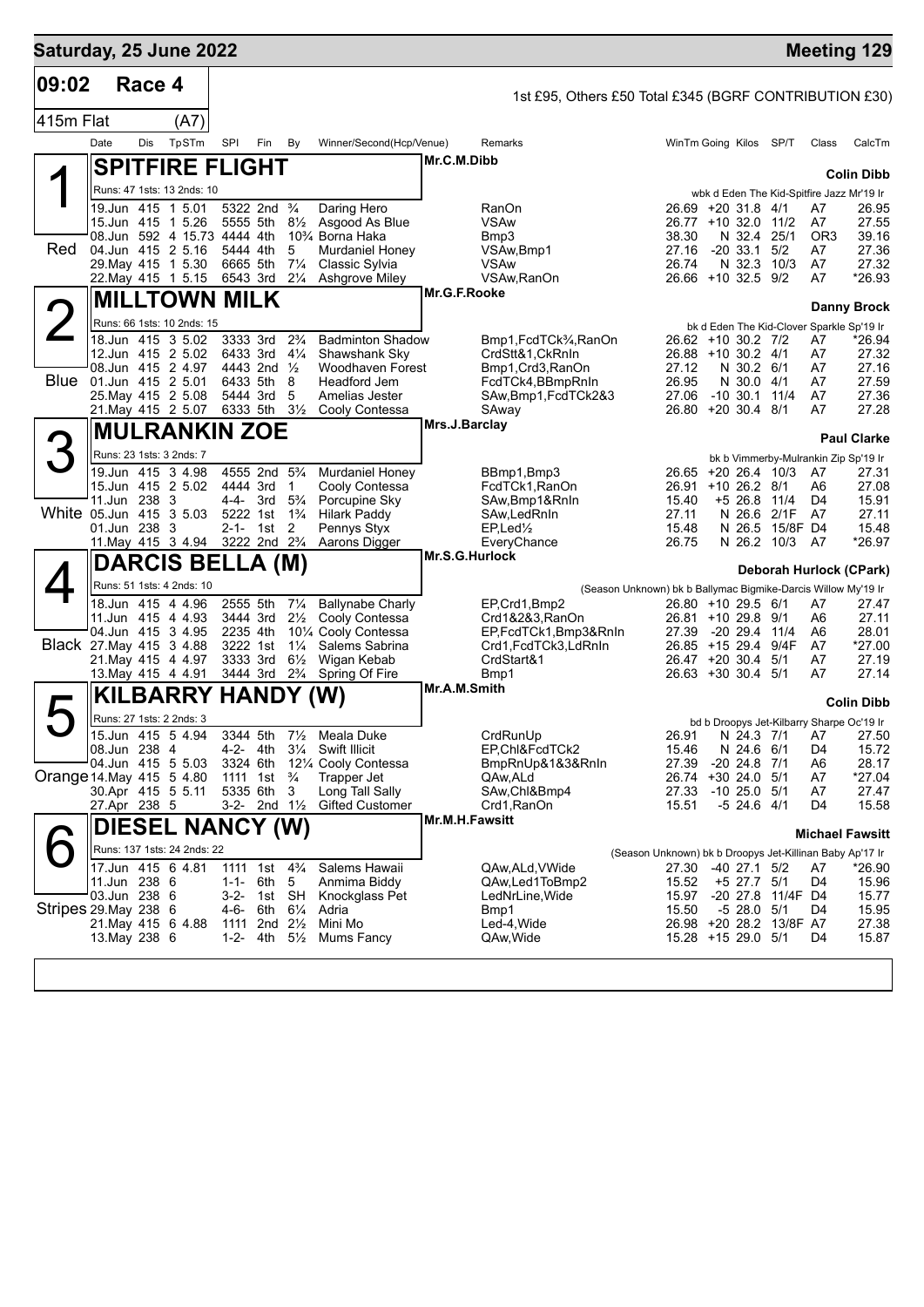|             | Saturday, 25 June 2022              |                        |                                                |                                                |                                                        |                                                       |                                             |            |                                  | <b>Meeting 129</b>      |
|-------------|-------------------------------------|------------------------|------------------------------------------------|------------------------------------------------|--------------------------------------------------------|-------------------------------------------------------|---------------------------------------------|------------|----------------------------------|-------------------------|
| 09:18       | Race 5                              |                        |                                                |                                                | 1st £80, Others £50 Total £280 (BGRF CONTRIBUTION £30) |                                                       |                                             |            |                                  |                         |
| 238m Flat   |                                     | (D4)                   |                                                |                                                |                                                        |                                                       |                                             |            |                                  |                         |
|             | Date<br>Dis                         | TpSTm<br>SPI           | Fin<br>By                                      | Winner/Second(Hcp/Venue)                       | Remarks                                                |                                                       | WinTm Going Kilos SP/T                      |            | Class                            | CalcTm                  |
|             |                                     |                        |                                                |                                                | Mr.M.H.Fawsitt                                         |                                                       |                                             |            |                                  |                         |
|             | <b>BURGESS ROMEO</b>                |                        |                                                |                                                |                                                        |                                                       |                                             |            |                                  | <b>Michael Fawsitt</b>  |
|             | Runs: 157 1sts: 29 2nds: 19         |                        |                                                |                                                |                                                        |                                                       | wbk d Romeo Recruit-Killinan Baby Sp'16 Ir  |            |                                  |                         |
|             | 17.Jun 238 1<br>11.Jun 238 1        | $6 - 3 -$<br>$2 - 3 -$ | 3rd<br>$1\frac{1}{2}$<br>2nd $1\frac{1}{2}$    | Doonanes Play<br><b>Bloos Ventures</b>         | SAw, Crd1                                              | 15.87<br>15.54                                        | $-20$ 33.0 $7/1$<br>$+5$ 33.0               | 6/4F       | D4<br>D <sub>4</sub>             | 15.78<br>15.71          |
|             | 01.Jun 238 1                        | $4 - 3 -$              | 3rd<br>$2\frac{1}{4}$                          | Leahs Mia                                      | EvCh, RIs<br>RanOn                                     | 15.64                                                 | N 33.0                                      | 11/4       | D <sub>4</sub>                   | 15.81                   |
| Red         | 25. May 238<br>- 1                  | $4 - 4 -$              | $3\frac{3}{4}$<br>3rd                          | Porcupine Sky                                  | SAw, Rails                                             | 15.55                                                 | N 32.6                                      | 3/1        | D <sub>4</sub>                   | 15.85                   |
|             | 18. May 238 1                       | $6 - 3 -$              | 3rd<br>$\overline{4}$                          | <b>Active Diva</b>                             | SAw                                                    | 15.56                                                 | N 32.0 7/1                                  |            | D <sub>4</sub>                   | 15.88                   |
|             | 10.Apr 238 1                        |                        | $2\frac{1}{4}$<br>6-5- 3rd                     | Papas Girl                                     | VSAw, RanOn                                            | 15.56                                                 | $-1531.86/1$                                |            | D4                               | *15.59                  |
|             | <b>CHASING NURSES</b>               |                        |                                                |                                                | Mr.R.J.Ingram                                          |                                                       |                                             |            |                                  | <b>Paul Clarke</b>      |
|             | Runs: 2 1sts: 0 2nds: 0             |                        |                                                |                                                |                                                        |                                                       | bk b Droopys Sydney-Asbolutely Ace Oc'20 Ir |            |                                  |                         |
|             | 19.Jun 238 2                        | $4 - 6 -$              | $7\frac{1}{4}$<br>5th                          | Free Derry                                     | BBmp1                                                  |                                                       | 15.35 +10 26.4 4/1                          |            | D <sub>4</sub>                   | 16.02                   |
|             | 15.Jun 238<br>$\overline{1}$        | $6 - 4 -$              | 5th<br>$4\frac{1}{4}$                          | Cain And Able                                  | <b>VSAw</b>                                            | 15.39                                                 | +5 26.0 5/2F                                |            | D <sub>4</sub>                   | 15.77                   |
| <b>Blue</b> | 10.Jun 238 3<br>03.Jun 238 2        | $1 - 1 -$              | $3\frac{1}{4}$<br>1st                          | Solo<br>Geneva Zoev                            | VSAw.RIs<br>ALd.RIs                                    | 15.86<br>15.86                                        | N 25.2<br>$-20, 25.8$                       | T<br>T3    | Qlfyg                            | 15.86<br>$*15.66$       |
|             | 29. May 238 3                       | $1 - 1 -$              | $1\frac{3}{4}$<br>1st                          | Runforyourmoney                                | ALd, MidTRIs                                           | 15.80                                                 | $-525.8$ T3                                 |            |                                  | 15.75                   |
|             | 14. May 525 6 4.29                  |                        | 1st $2\frac{1}{2}$                             | Mongys Gem(Yghal)                              | Ld1, Stayed On                                         | 30.04                                                 | $-30$ 28.1 T <sub>3</sub>                   |            | Sales                            | 29.74                   |
|             | <b>CROAGHILL</b>                    |                        | <b>PIPPY</b>                                   |                                                | Mrs.D.K.Hurlock                                        |                                                       |                                             |            |                                  |                         |
|             |                                     |                        |                                                |                                                |                                                        |                                                       |                                             |            |                                  | Deborah Hurlock (CPark) |
|             | Runs: 20 1sts: 4 2nds: 5            |                        |                                                |                                                |                                                        | (Season Unknown) bk b Quietly-Missus Jackson Au'20 Ir |                                             |            |                                  |                         |
|             | 17.Jun 238 3<br>10.Jun 238 3        | $1 - 1 -$<br>$4 - 3 -$ | 3<br>1st<br>$5\frac{1}{2}$<br>4th              | <b>Cashmere Cooper</b><br><b>Holycross Sam</b> | QAw, ALd<br>$Bmp\frac{1}{2}$                           | 15.89                                                 | $-2028.021$<br>15.52 +10 28.6 11/4          |            | D4<br>D <sub>4</sub>             | *15.69<br>16.06         |
|             | 04.Jun 238 3                        | $1 - 2 -$              | 2nd <sub>1</sub>                               | De White Boxer                                 | QAw.Crd1                                               | 15.85                                                 | $-10$ 28.3 $9/2$                            |            | D4                               | 15.83                   |
|             | White 29. May 238<br>$\overline{1}$ | $5 - 5 -$              | 5th                                            | 10% Westwind Bright                            | SAw,FcdTCk&BBmp1/2                                     | 15.64                                                 | $-10$ 28.2 $9/2$                            |            | D <sub>4</sub>                   | 16.39                   |
|             | 20. May 238 3                       | $3 - 1 -$              | <b>SH</b><br>1st                               | Fengate Posh                                   | LedRunUp                                               | 15.68                                                 | +5 28.6 11/4J D4                            |            |                                  | 15.73                   |
|             | 14. May 238 1                       | $4 - 2 -$              | 2nd Nk                                         | <b>Bernies Call</b>                            | LdRnUp-Bmp1/2,CmAg                                     |                                                       | 16.04 +15 29.0 11/4                         |            | D <sub>4</sub>                   | 16.22                   |
|             | <b>BERNIES CHOICE (M)</b>           |                        |                                                |                                                | Mr.C.M.Dibb                                            |                                                       |                                             |            |                                  | <b>Colin Dibb</b>       |
|             | Runs: 25 1sts: 2 2nds: 4            |                        |                                                |                                                |                                                        |                                                       | bk d Droopys Buick-Private Sally Mr'19 Ir   |            |                                  |                         |
|             | 19.Jun 238 4                        | $5 - 4 -$              | 2nd SH                                         | <b>Book Title</b>                              | SAw,Bmp1,RanOn                                         |                                                       | 15.61 +10 31.0 10/3                         |            | D <sub>4</sub>                   | 15.72                   |
|             | 15.Jun 238 5                        | $3 - 6 -$              | 6th<br>$4\frac{1}{2}$                          | Cain And Able                                  | EveryChance                                            | 15.39                                                 | $+5$ 31.0 $5/1$                             |            | D <sub>4</sub>                   | 15.79                   |
|             | 11.Jun 238<br>3                     | $2 - 2 -$              | 2nd Nk                                         | Anmima Biddy                                   | EP.ChlRnIn                                             | 15.52                                                 | $+5$ 31.0                                   | 9/1        | D <sub>4</sub>                   | 15.60                   |
|             | Black 04.Jun 238<br>-5              | $2 - 4 -$              | 5th<br>$4\frac{1}{4}$                          | Shades Of Blue                                 | EveryChance                                            | 15.78                                                 | $-10$ 31.1 3/1                              |            | D4                               | 16.01                   |
|             | 29. May 238 3                       | $6 - 5 -$<br>$1 - 1 -$ | $5\frac{1}{4}$<br>5th<br>$3\frac{1}{4}$<br>1st | Adria                                          | SAw, Bmp1, FcdTCk2                                     | 15.50                                                 | $-531.0$<br>$15.29 + 2030.0$                | 6/1<br>7/1 | D <sub>4</sub><br>D <sub>4</sub> | 15.87<br>$*15.49$       |
|             | 14. May 238 5                       |                        |                                                | Croaghill Lucy                                 | QAw, ALd                                               |                                                       |                                             |            |                                  |                         |
|             | <b>VACANT</b>                       |                        |                                                |                                                |                                                        |                                                       |                                             |            |                                  |                         |
|             |                                     |                        |                                                |                                                |                                                        |                                                       |                                             |            |                                  |                         |
|             |                                     |                        |                                                |                                                |                                                        |                                                       |                                             |            |                                  |                         |
|             |                                     |                        |                                                |                                                |                                                        |                                                       |                                             |            |                                  |                         |

Orange

| <b>BLOOS VENTURES (W)</b>        |                            |                                                        | Mr.C.M.Dibb |                    |                  |                 |                | <b>Colin Dibb</b>                          |
|----------------------------------|----------------------------|--------------------------------------------------------|-------------|--------------------|------------------|-----------------|----------------|--------------------------------------------|
| <b>IRuns: 11 1sts: 2 2nds: 3</b> |                            |                                                        |             |                    |                  |                 |                | wbd b Newinn Wonder-Ballymac Hope Jn'20 Ir |
| 19.Jun 238 4                     | 6-5-<br>6th                | 7 <sup>3</sup> / <sub>4</sub> Free Derry               | SAw, Bmp1   | 15.35 +10 29.4 6/1 |                  |                 | D4             | 16.06                                      |
| 15.Jun 238 5                     | 6-5-<br>6th                | 5 <sup>1</sup> / <sub>4</sub> Dance Ronnie             | VSAw        | 15.58              |                  | $+5$ 29.5 11/2  | D4             | 16.05                                      |
| 11.Jun 238 5                     | $3-1 - 1st$ $1\frac{1}{2}$ | <b>Burgess Romeo</b>                                   | LedRnUp     | 15.54              | $+5$ 29.4 7/2    |                 | D4             | $*15.59$                                   |
| Stripes 04.Jun 238 6             | 5-5- 5th                   | 6¼ De White Boxer                                      | VSAw.Bmp1   | 15.85              |                  | $-10$ 29.6 6/4F | D4             | 16.24                                      |
| 29. May 238 5                    | 6-3- 2nd 6                 | <b>Westwind Bright</b>                                 | VSAw, Bmp1  | 15.64              | $-10$ 29.6 $7/2$ |                 | D4             | 16.02                                      |
| 18. May 238 5                    |                            | 1-2- 2nd 2 <sup>1</sup> / <sub>2</sub> Westwind Bright | QAw.ChlTo2  | 15.79              | $-5$ 29.4 2/1    |                 | D <sub>4</sub> | 15.94                                      |
|                                  |                            |                                                        |             |                    |                  |                 |                |                                            |
|                                  |                            |                                                        |             |                    |                  |                 |                |                                            |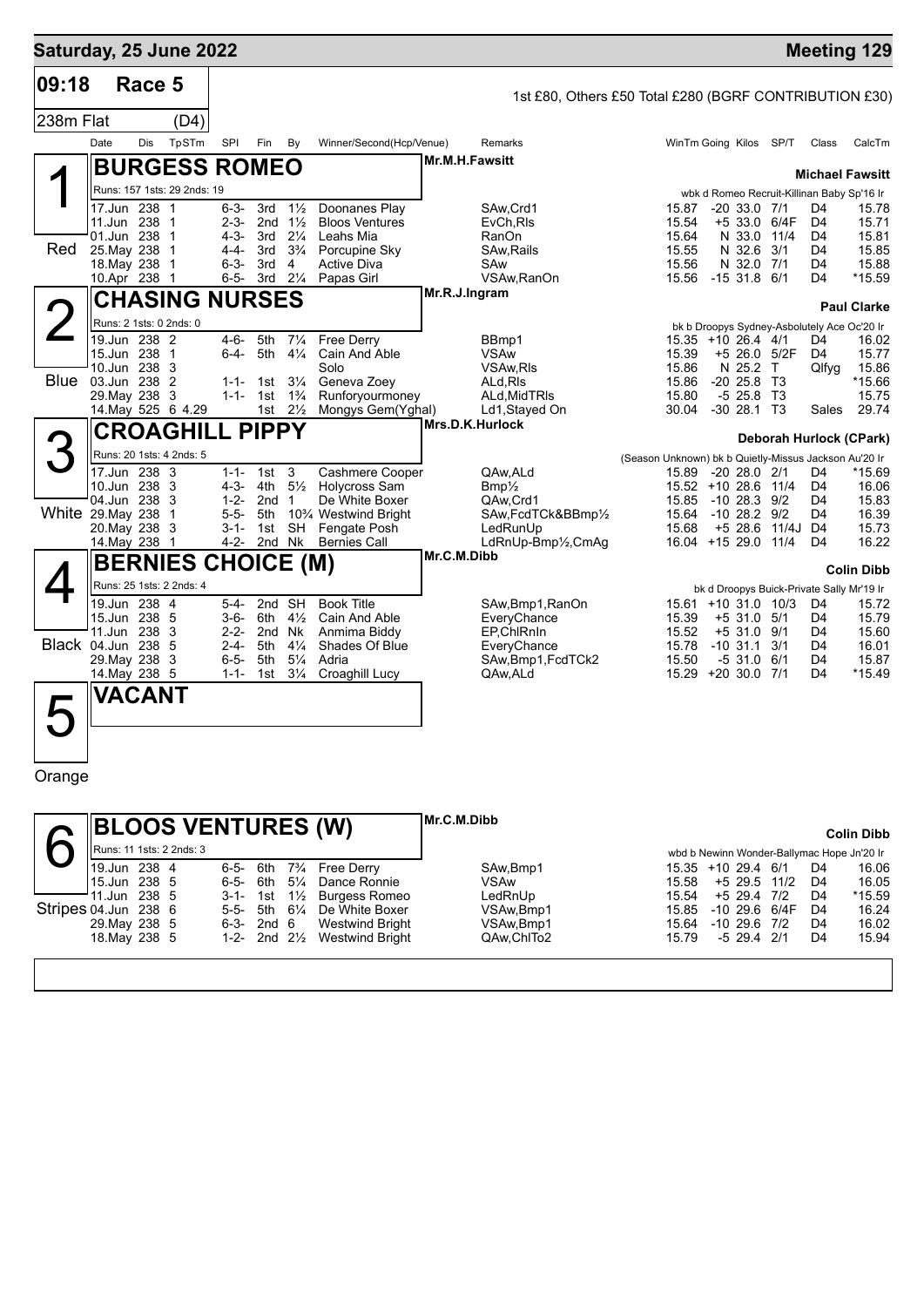| Saturday, 25 June 2022    |                                          |            |       |                        |                         |                                  |                                                                        |                       |                                                        |                                                                |                             |                                        |      |                                               | <b>Meeting 129</b> |
|---------------------------|------------------------------------------|------------|-------|------------------------|-------------------------|----------------------------------|------------------------------------------------------------------------|-----------------------|--------------------------------------------------------|----------------------------------------------------------------|-----------------------------|----------------------------------------|------|-----------------------------------------------|--------------------|
| 09:34                     |                                          | Race 6     |       |                        |                         |                                  |                                                                        |                       | 1st £95, Others £50 Total £345 (BGRF CONTRIBUTION £30) |                                                                |                             |                                        |      |                                               |                    |
| 415m Flat                 |                                          |            | (A7)  |                        |                         |                                  |                                                                        |                       |                                                        |                                                                |                             |                                        |      |                                               |                    |
|                           | Date                                     | <b>Dis</b> | TpSTm | SPI                    | Fin                     | By                               | Winner/Second(Hcp/Venue)                                               |                       | Remarks                                                |                                                                | WinTm Going Kilos SP/T      |                                        |      | Class                                         | CalcTm             |
|                           | <b>TOMS ACE</b>                          |            |       |                        |                         |                                  |                                                                        | <b>Mr.M.H.Fawsitt</b> |                                                        |                                                                |                             |                                        |      |                                               |                    |
|                           | Runs: 126 1sts: 14 2nds: 23              |            |       |                        |                         |                                  |                                                                        |                       |                                                        |                                                                |                             |                                        |      | <b>Michael Fawsitt</b>                        |                    |
|                           | 17.Jun 415 1 5.07                        |            |       | 5533 3rd               |                         | - 6                              | <b>Diesel Nancy</b>                                                    |                       | SAway                                                  | (Season Unknown) wbk b Kisses For Cloda-Edels Ace Fb'18 Ir     | 27.30                       | $-4028.04/1$                           |      | A7                                            | 27.38              |
|                           | 11.Jun 415 2 4.96                        |            |       | 2223 3rd               |                         | $4\frac{1}{2}$                   | <b>Brophys Flyer</b>                                                   |                       | EP.Crd4                                                |                                                                | 27.09 +10 28.8 6/1          |                                        |      | A7                                            | 27.55              |
| <b>Red</b>                | 01.Jun 415 2 5.13<br>25. May 238 3       |            |       | 6555 4th               | 4-3- 2nd $1\frac{1}{2}$ | $6\frac{1}{2}$                   | <b>Headleys Kane</b><br>Sunville Puma                                  |                       | <b>VSAw</b><br>Crd2, RanOn                             |                                                                | 27.08<br>15.67              | N 28.8 6/1<br>N 28.8 4/1               |      | A7<br>D4                                      | 27.59<br>15.79     |
|                           | 21. May 415 3 5.08                       |            |       | 4544 4th               |                         | 6                                | Watchameen                                                             |                       | CrdStart                                               |                                                                | 26.97 +20 29.2 11/1         |                                        |      | A7                                            | 27.65              |
|                           | 27.Apr 415 1 5.10                        |            |       | 5544 4th               |                         | 5                                | <b>Kennedys Orders</b>                                                 |                       | <b>VSAw</b>                                            |                                                                | 26.70                       | N 28.1 9/1                             |      | A7                                            | $*27.10$           |
|                           | <b>WILSHAM MAGGIE</b>                    |            |       |                        |                         |                                  |                                                                        | Mrs.J.Barclay         |                                                        |                                                                |                             |                                        |      |                                               | <b>Paul Clarke</b> |
| $\overline{2}$            | Runs: 86 1sts: 15 2nds: 13               |            |       |                        |                         |                                  |                                                                        |                       |                                                        | (Season Unknown) dkbd b Storm Control-Quinton Gold Ap'19 Ir    |                             |                                        |      |                                               |                    |
|                           | 15.Jun 415 1 5.07<br>04.Jun 238 1        |            |       | 6666 5th<br>4-4- 4th   |                         | $7\frac{1}{2}$                   | 101/4 Keston Rose<br>Bombai Bramble                                    |                       | <b>BmpRunUp</b><br>BBmp1                               |                                                                | 26.65 +10 28.4 7/1<br>15.91 | $-10$ 28.8 $5/4F$                      |      | A7<br>D4                                      | 27.57<br>16.40     |
|                           | 29. May 415 2 5.15                       |            |       | 5322 1st               |                         | Nk                               | <b>Rambling Girl</b>                                                   |                       | SAw, Bmp2, LedNrLn                                     |                                                                | 27.48                       | $-1028.6$                              | 6/1  | A7                                            | 27.38              |
| <b>Blue</b>               | 18.May 415 1 5.17                        |            |       | 6536 4th               |                         | $9\frac{1}{2}$                   | <b>Tornaroy Trixie</b>                                                 |                       | CrdStt.Bmp3                                            |                                                                | 27.16                       | $-10$ 28.8 $8/1$                       |      | A7                                            | 27.81              |
|                           | 08. May 415 2 5.17<br>24.Apr 415 2 5.22  |            |       | 5555 3rd               | 5554 2nd 41/2           | $\mathbf 1$                      | <b>Masterstown Rena</b><br><b>Headford Delight</b>                     |                       | SAw, Crd1&4, RanOn<br>VSAw, RanOn                      |                                                                | 27.27<br>27.35              | -20 28.2<br>$-10$ 27.8 $10/3$          | 5/1  | A7<br>A7                                      | 27.43<br>$*27.32$  |
|                           | <b>DE WHITE BOXER</b>                    |            |       |                        |                         |                                  |                                                                        |                       | <b>Amarillo Syndicate</b>                              |                                                                |                             |                                        |      |                                               |                    |
| 3                         | Runs: 56 1sts: 11 2nds: 6                |            |       |                        |                         |                                  |                                                                        |                       |                                                        |                                                                |                             |                                        |      |                                               | <b>Paul Clarke</b> |
|                           | 19.Jun 415 3 5.12                        |            |       |                        | 2233 3rd                | $7\frac{1}{2}$                   | Classic Quando                                                         |                       | BmpRnUp, FcdTCk3                                       |                                                                | 26.87 +20 32.8 5/1          |                                        |      | wbk d Ballymac Vic-Nanny Brien Jy'19 Ir<br>A7 | $*27.67$           |
|                           | 12.Jun 415 3 5.31                        |            |       |                        |                         |                                  | 3333 2nd 171/2 Lemming Fly                                             |                       | StbStt, Crd3&4                                         |                                                                | 26.47                       | N 33.5 T3                              |      | Qlfyg                                         | 27.87              |
|                           | 08.Jun 238 2                             |            |       | 6-3-                   |                         |                                  | 3rd 1 <sup>3</sup> / <sub>4</sub> Fagans Luna                          |                       | SAw, Bmp1, RanOn                                       |                                                                | 15.73                       | N 34.0 9/2                             |      | D4                                            | 15.86              |
| White 04.Jun 238 2        | 29. May 238 4                            |            |       | $2 - 1 -$<br>$2 - 3 -$ | 1st<br>3rd              | $\overline{1}$<br>$3\frac{3}{4}$ | Croaghill Pippy<br>Aboriginal Art                                      |                       | EP <sub>Led1</sub><br>Crd1, MidTRIs                    |                                                                | 15.85<br>15.68              | $-10, 34.1$<br>$-534.0$ T <sub>3</sub> | 2/1  | D4<br>ReQul                                   | 15.75<br>15.93     |
|                           | 14. May 460 5 3.93 1122 1st 1/2          |            |       |                        |                         |                                  | Vinegarhill Jem(Hnlow)                                                 |                       | LedTo3,CmAg                                            |                                                                | 28.93                       | $-20, 34.0, 4/1$                       |      | A8                                            | 28.73              |
|                           | <b>BANG A BALL</b>                       |            |       |                        | (M)                     |                                  |                                                                        | Mr.L.J.Hurlock        |                                                        |                                                                |                             |                                        |      | Deborah Hurlock (CPark)                       |                    |
|                           | Runs: 38 1sts: 3 2nds: 2                 |            |       |                        |                         |                                  |                                                                        |                       |                                                        | (Season Unknown) bk b Good News-Ballyregan Rach Nv'18 Ir       |                             |                                        |      |                                               |                    |
|                           | 18.Jun 415 4 5.07                        |            |       | 4666 5th               |                         | $5\frac{1}{4}$                   | Born To Win                                                            |                       | Bmp1                                                   |                                                                | 27.30                       | N 28.8 4/1                             |      | A7                                            | 27.71              |
|                           | 10.Jun 415 5 4.93<br>04.Jun 415 4 5.04   |            |       | 3565 6th               | 2222 2nd 11/4           |                                  | 12% Riverdale Rosa<br>Salems Mouse                                     |                       | FcdTCkRnUp<br>EP,BBmp1,RanOn                           |                                                                | 26.73 +20 28.7 9/2<br>27.56 | -20 28.8 5/6F                          |      | A7<br>A7                                      | 27.94<br>27.46     |
|                           | Black 29. May 415 5 4.98                 |            |       | 2223 3rd               |                         | $6\frac{1}{2}$                   | <b>Diesel Sophie</b>                                                   |                       | ChITo3, Bmp3/4                                         |                                                                | 27.11                       | $-10$ 28.7 $7/2$                       |      | A7                                            | 27.53              |
|                           | 21. May 415 5 5.04                       |            |       | 3455 5th               |                         | 8                                | Watchameen                                                             |                       | $Bmp\frac{1}{2}$                                       |                                                                | 26.97 +20 28.4 7/1          |                                        |      | A7                                            | 27.81              |
|                           | 13. May 415 4 4.90                       |            |       | 3333 3rd               |                         | $\mathbf 1$                      | Overdraft                                                              | Mr.M.Lewis            | RanOn                                                  |                                                                | 26.94 +30 28.4 10/1         |                                        |      | A7                                            | *27.31             |
|                           | <b>HORSELEAP CHRIS (M)</b>               |            |       |                        |                         |                                  |                                                                        |                       |                                                        |                                                                |                             |                                        |      |                                               | <b>Paul Clarke</b> |
|                           | Runs: 22 1sts: 2 2nds: 1                 |            |       |                        |                         |                                  |                                                                        |                       |                                                        |                                                                |                             |                                        |      | bd d Ballymac Eske-Horseleap Deal Oc'18 Ir    |                    |
|                           | 18.Jun 415 5 5.07<br>12.Jun 415 6 4.94   |            |       |                        | 5555 6th                | $9\frac{1}{4}$                   | Born To Win<br>2333 5th 5 <sup>3</sup> / <sub>4</sub> Curraghs Destiny |                       | Bmp1&3<br>EP,Bmp1                                      |                                                                | 26.91 +10 31.0 7/1          |                                        |      | 27.30 N 31.4 5/1 A7 28.03<br>A7               | 27.46              |
|                           | 08.Jun 415 5 5.00                        |            |       | 5666 5th               |                         |                                  | 9 <sup>1</sup> / <sub>2</sub> Woodhaven Forest                         |                       | BmpStt,BBmp1                                           |                                                                | 27.12                       | N 31.2 16/1                            |      | A7                                            | 27.88              |
| Orange 04.Jun 415 4 5.05  |                                          |            |       | 4556 5th               |                         |                                  | 10% Cooly Contessa                                                     |                       | BmpRnUp&RnIn, BBmp1                                    |                                                                | 27.39                       | $-20$ 31.2 11/1                        |      | A6                                            | 28.05              |
|                           | 29. May 415 5 5.04<br>18. May 415 4 4.99 |            |       |                        |                         |                                  | 3333 2nd 6 <sup>3</sup> / <sub>4</sub> Salems Jasmine<br>Solo          |                       | Crd3.MidTWide<br>MidTWide                              |                                                                | 26.99<br>27.50              | $-10$ 31.0 T3<br>$-20$ 31.3 T          |      | Qlfyg                                         | 27.43<br>*27.30    |
|                           | <b>BLACKROSE FEE (W)</b>                 |            |       |                        |                         |                                  |                                                                        | Mr.C.M.Dibb           |                                                        |                                                                |                             |                                        |      |                                               |                    |
|                           | Runs: 111 1sts: 17 2nds: 15              |            |       |                        |                         |                                  |                                                                        |                       |                                                        |                                                                |                             |                                        |      |                                               | <b>Colin Dibb</b>  |
|                           | 19.Jun 415 5 5.09                        |            |       | 3566 4th               |                         | $7\frac{1}{4}$                   | Salems Mouse                                                           |                       | Bmp1&2,Crd4                                            | (Season 24.Au'20) bk b Droopys Buick-Blackrose Thrill Ap'18 Ir | 27.25 +20 27.2 5/1          |                                        |      | A7                                            | 28.03              |
|                           | 15.Jun 415 5 5.02                        |            |       | 5555 6th               |                         |                                  | 111⁄4 Keston Rose                                                      |                       | EvCh                                                   |                                                                | 26.65 +10 27.3 12/1         |                                        |      | A7                                            | 27.65              |
| Stripes 04.Jun 415 6 5.03 | 11.Jun 415 6 48.90 2222 1st              |            |       | 1345 5th               |                         | $3\frac{1}{4}$<br>- 12           | Seneca Magpie<br>Salems Mouse                                          |                       | EP,Crd&Led4<br>EP,BBmp1                                |                                                                | 27.29 +10 27.3 7/2<br>27.56 | -20 27.6 11/4                          |      | A7<br>A7                                      | 27.39<br>28.32     |
|                           | 29. May 415 6 5.05                       |            |       |                        | 1233 2nd 2              |                                  | Sunflower Lady                                                         |                       | QAw, Chl&BBmp2                                         |                                                                | 27.68                       | -10 26.6                               | 1/1F | A7                                            | 27.74              |
|                           | 08. May 415 6 4.98                       |            |       |                        | 1111 1st 4              |                                  | Geelo Charlie                                                          |                       | ALd                                                    |                                                                | 27.40 -10 26.8 10/3         |                                        |      | A7                                            | *27.30             |
|                           |                                          |            |       |                        |                         |                                  |                                                                        |                       |                                                        |                                                                |                             |                                        |      |                                               |                    |
|                           |                                          |            |       |                        |                         |                                  |                                                                        |                       |                                                        |                                                                |                             |                                        |      |                                               |                    |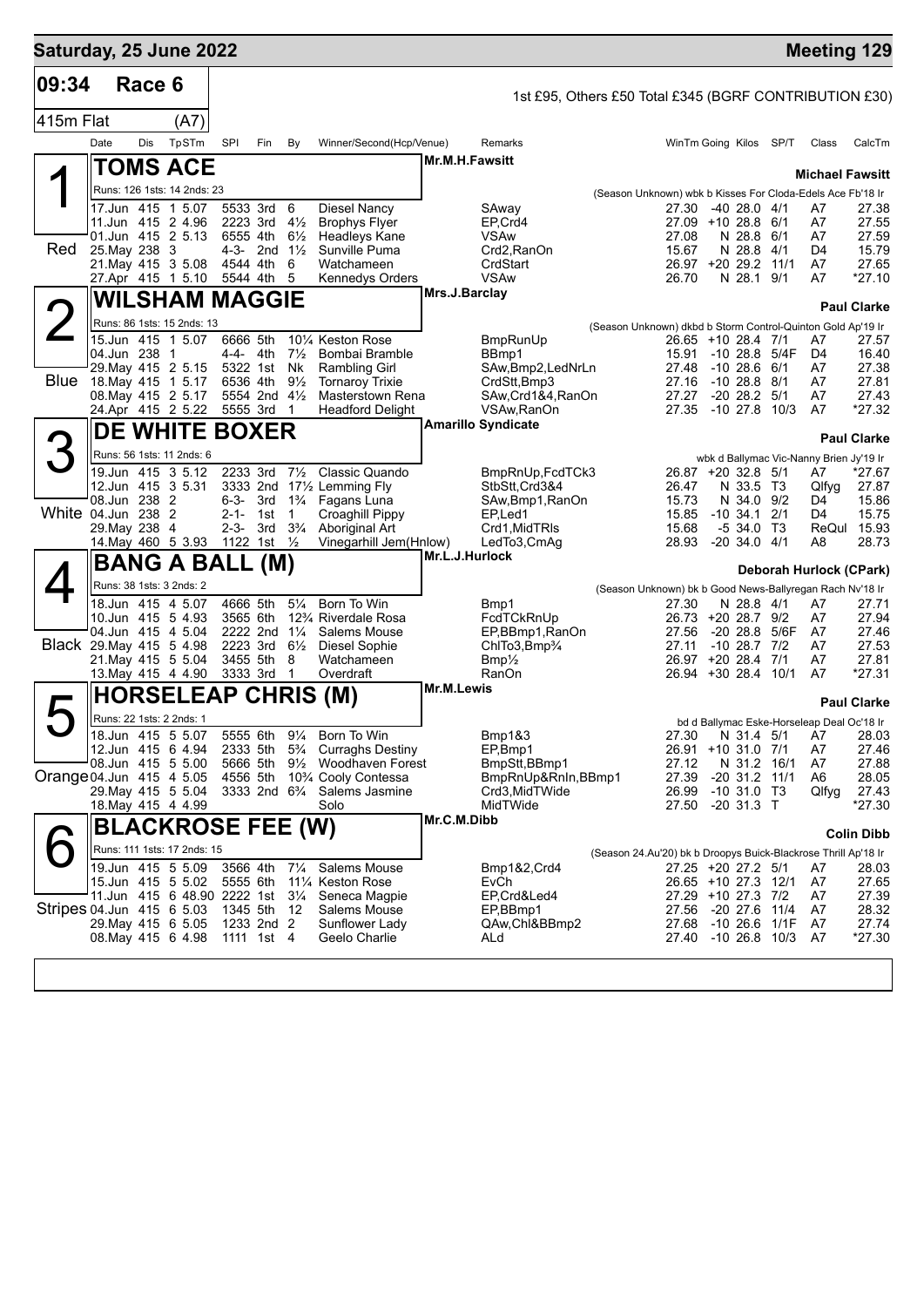## **Saturday, 25 June 2022 Meeting 129 Race 7** (D3) **09:52** 238m Flat 1st £90, Others £50 Total £290 (BGRF CONTRIBUTION £30) Date Dis TpSTm SPI Fin By Winner/Second(Hcp/Venue) Remarks Winth WinTm Going Kilos SP/T Class CalcTm 1 Red **CURIOUS SEAN** Runs: 56 1sts: 12 2nds: 10 **Deborah Hurlock (CPark)** be d Superior Product-Curious Thinking Nv'17 Ir **Mrs.D.K.Hurlock** 17.Jun 238 1 3-3- 2nd 3¼ Pennys Meghan EveryChance 15.47 -20 32.4 7/1 D3 15.53 11.Jun 238 1 5-5- 5th 4¼ United SAw,FcdTCk1 15.22 +5 32.8 3/1 D3 15.59 03.Jun 238 2 4-4- 2nd 3¼ Scullys Sicario EveryChance 15.28 N 32.8 6/1 D3 15.54 27.May 238 2 2-4- 5th 5 Not Now Tink Crd1 15.19 +5 32.6 9/1 D3 15.63 20.May 238 2 4-5- 5th 5¾ Well Aware Bmp1 15.47 N 32.4 5/1 D3 15.93 Millview Blondie 2 Blue **VACANT** 3 **White 25.May 238 DANCE RONNIE** Runs: 72 1sts: 14 2nds: 14 **Paul Clarke** bk d Scolari Me Daddy-Dance Phoebe Oc'18 Ir **Mrs.J.Barclay** 15.Jun 238 3 4-1- 1st 1¾ Caislean Holly EP,Led1 15.58 +5 30.0 7/4F D4 15.63 08.Jun 238 3 2-5- 5th 6½ Gortilea Panda EP,Chl&BBmp½ 15.54 N 31.0 7/2 D4 16.06 Millmount Hero 25.May 238 3 1-2- 2nd 2 Darver Schillaci QAw,MidTRls 15.38 N 31.2 5/1 D4 15.54 18.May 238 3 3-3- 4th 3 Millmount Jet Crd1 15.46 -5 31.0 7/2 D4 15.65 13.May 238 3 1-1- 1st ½ Loughgur Sam ALd 15.36 +15 31.0 11/4 D4 \*15.51 4 Black 22.May 415 4 4.95 5655 5th 7 Ashgrove Miley BmpRnUp,Crd1&3 26.66 +10 31.4 4/1 A7 27.31 **PENNYLANE TIGER (M)** Runs: 67 1sts: 13 2nds: 11 **Colin Dibb** wbk d Ballymac Matt-Pennylane Lace Ap'18 Ir **Mrs.Y.G.Wray** 19.Jun 238 5 6-5- 5th 8 Catunda Buzz BBmp1&2 15.55 +10 31.6 7/1 D3 16.29 SAw,FcdTCk1,Bmp4 26.91 N 32.0 9/4F A7 11.Jun 238 4 1-1- 2nd 1½ United LedTo2 15.22 +5 32.0 11/2 D3 15.39 18.May 238 5 1-2- 1st Hd Delta QAw,LedNearLine 15.56 -5 31.0 8/1 D3 15.51 14.May 238 5 2-1- 1st 2½ Effernogue Lady LedRunUp 15.23 +15 30.0 9/2 D4 \*15.38  $\blacktriangleright$ Orange 25. May 238 6<br>18. May 238 4 **PORCUPINE SKY (W)** Runs: 4 1sts: 3 2nds: 0 **Michael Fawsitt** be d Skywalker Puma-Porcupine Bank Ja'20 Ir **Mrs.H.P.J.Kemp** 17.Jun 238 5 5-5- 5th 6¾ Pennys Meghan SAw,Bmp1 15.47 -20 37.8 4/1 D3 15.80 11.Jun 238 6 2-1- 1st 3 Adria EP,Led1 15.40 +5 38.8 6/4F D4 \*15.45 01.Jun 238 5 3-1- 1st 2 Sandwood Vat EP,Led1 15.50 N 38.8 7/2 D4 15.50 25.May 238 6 1-1- 1st 1¼ Bemyangelrosa ALd,MidTWide 15.55 N 38.2 15/8F D4 15.55 18.May 238 4 1-1- 3rd 2½ Essjay Betty Led-Bmp2 15.70 -10 37.7 T3 Qlfyg 15.80 11. May 238 6 1-1- 1st 41/2 Quivers Janika **ALd, Middle 15.78 -10 37.1 T3** 15.68 6 Stripes 04.Jun 238 6 **MILLMOUNT HERO (W)** Runs: 85 1sts: 15 2nds: 17 **Paul Clarke** bk d Droopys Jet-Millmount Swift My'18 Ir **Mrs.P.D.Hibbert** 19.Jun 238 6 5-4- 4th 4 Catunda Buzz BBmp1 15.55 +10 30.4 4/1 D3 15.97 15.Jun 238 6 1-1- 2nd ¾ Gifted Customer Led-2,Wide 15.29 +5 30.9 7/4F D3 15.40 11.Jun 238 6 2-3- 4th 3¾ United EveryChance 15.22 +5 31.5 4/1 D3 15.56 04.Jun 238 6 1-1- 1st 2¾ Dance Ronnie QAw,ALd 15.43 -10 31.0 2/1F D4 \*15.33 29.May 238 6 1-2-22.May 238 6 1-2- 3rd 1¾ Darver Bruno QAw,Chl-2 15.41 +5 31.9 4/1 D4 15.59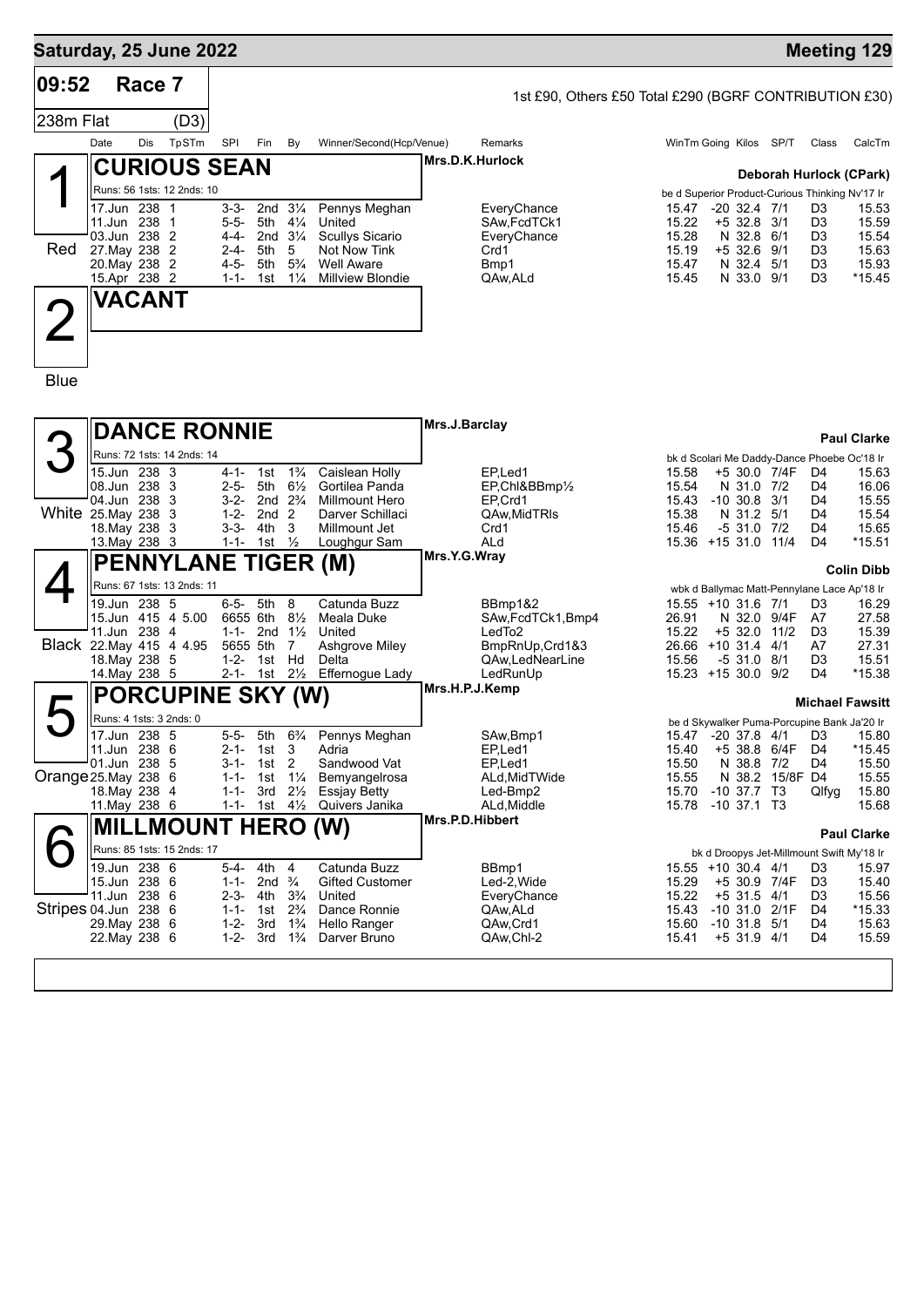| Saturday, 25 June 2022    |                                          |        |                             |                                        |     |                                  |                                                                                                          |                |                                                         |                                                            |                                              |            |                            |                                              | <b>Meeting 129</b>   |
|---------------------------|------------------------------------------|--------|-----------------------------|----------------------------------------|-----|----------------------------------|----------------------------------------------------------------------------------------------------------|----------------|---------------------------------------------------------|------------------------------------------------------------|----------------------------------------------|------------|----------------------------|----------------------------------------------|----------------------|
| 10:07                     |                                          | Race 8 |                             |                                        |     |                                  |                                                                                                          |                | 1st £110, Others £50 Total £310 (BGRF CONTRIBUTION £30) |                                                            |                                              |            |                            |                                              |                      |
| 415m Flat                 |                                          |        | (A6)                        |                                        |     |                                  |                                                                                                          |                |                                                         |                                                            |                                              |            |                            |                                              |                      |
|                           | Date                                     | Dis    | TpSTm                       | SPI                                    | Fin | By                               | Winner/Second(Hcp/Venue)                                                                                 |                | Remarks                                                 |                                                            | WinTm Going Kilos SP/T                       |            |                            | Class                                        | CalcTm               |
|                           | VACANT                                   |        |                             |                                        |     |                                  |                                                                                                          |                |                                                         |                                                            |                                              |            |                            |                                              |                      |
|                           |                                          |        |                             |                                        |     |                                  |                                                                                                          |                |                                                         |                                                            |                                              |            |                            |                                              |                      |
|                           |                                          |        |                             |                                        |     |                                  |                                                                                                          |                |                                                         |                                                            |                                              |            |                            |                                              |                      |
|                           |                                          |        |                             |                                        |     |                                  |                                                                                                          |                |                                                         |                                                            |                                              |            |                            |                                              |                      |
| Red                       |                                          |        |                             |                                        |     |                                  |                                                                                                          |                |                                                         |                                                            |                                              |            |                            |                                              |                      |
|                           |                                          |        |                             |                                        |     |                                  |                                                                                                          | Mrs.J.Barclay  |                                                         |                                                            |                                              |            |                            |                                              |                      |
|                           |                                          |        | <b>MEALA DUKE</b>           |                                        |     |                                  |                                                                                                          |                |                                                         |                                                            |                                              |            |                            |                                              | <b>Paul Clarke</b>   |
|                           | Runs: 50 1sts: 7 2nds: 7                 |        | 19.Jun 415 1 4.93           | 5222 3rd                               |     | $3\frac{1}{2}$                   | <b>Tinks Elvis</b>                                                                                       |                | Chl2To3                                                 |                                                            | 26.56 +20 31.2 12/1                          |            |                            | bk d Chenzhou Boy-Meala Pearl Mr'19 Ir<br>A6 | 27.04                |
|                           | 15.Jun 415 2 4.85                        |        |                             | 1111 1st                               |     | $2\frac{1}{2}$                   | Leahs Genuine                                                                                            |                | ALd                                                     |                                                            | 26.91                                        | N 31.8     | 5/1                        | A7                                           | *26.91               |
| <b>Blue</b>               | 11.Jun 415 3 4.93<br>05.Jun 415 2 5.07   |        |                             | 4333 3rd<br>5444 4th                   |     | 3<br>8                           | Long Tall Sally<br>Takeyourpoint                                                                         |                | Bmp1, RanOn<br>SAw, Bmp2&4                              |                                                            | 26.94 +10 32.0 7/1<br>27.17                  | N 31.0     | 7/1                        | A7<br>A7                                     | 27.27<br>27.81       |
|                           | 01.Jun 415 1 4.93                        |        |                             | 4211 2nd SH                            |     |                                  | <b>Headleys Kane</b>                                                                                     |                | Led2-BmpNrLn                                            |                                                            | 27.08                                        | N 31.1 4/1 |                            | A7                                           | 27.09                |
|                           | 25. May 238 1                            |        |                             | 5-5- 4th                               |     | $5\frac{1}{4}$                   | <b>Crouchs Star</b>                                                                                      | Mr.D.Brock     | SAw, Bmp1                                               |                                                            | 15.45                                        | N 31.0 6/1 |                            | D <sub>4</sub>                               | 15.86                |
|                           |                                          |        | EAHYS ALANNAH.              |                                        |     |                                  |                                                                                                          |                |                                                         |                                                            |                                              |            |                            |                                              | Danny Brock          |
|                           | Runs: 25 1sts: 5 2nds: 5                 |        |                             |                                        |     |                                  |                                                                                                          |                |                                                         | (Season Unknown) bk b Droopys Cain-Kingdom Flash Sp'18 Ir  |                                              |            |                            |                                              |                      |
|                           | 18.Jun 415 3 4.93<br>12.Jun 415 2 4.97   |        |                             | 2221 1st<br>5333 2nd 11/2              |     | $4\frac{3}{4}$                   | Delta<br><b>Tornaroy Time</b>                                                                            |                | FcdTCk1, Led3<br>SAw,Bmp3,RanOn                         |                                                            | 26.76<br>26.61 +10 30.0                      | N 30.5 3/1 | 6/1                        | A6<br>A6                                     | 26.76<br>26.83       |
|                           | 08.Jun 415 3 4.95                        |        |                             | 1111 1st                               |     | $2\frac{3}{4}$                   | Mousey Megan                                                                                             |                | ALd                                                     |                                                            | 26.56                                        | N 31.0     | 2/1F                       | A7                                           | *26.56               |
| White 01.Jun 415 3 4.96   | 21. May 415 4 5.04                       |        |                             | 3222 3rd<br>5665 4th                   |     | $2\frac{1}{4}$<br>3              | <b>Tornaroy Time</b><br>Cooly Contessa                                                                   |                | ChI&FcdTCk <sup>3</sup> /4<br>SAw,Bmp1,RanOn            |                                                            | 27.16<br>$26.80 + 20.30.0$                   | N 31.0     | 3/1<br>7/1                 | A7<br>A7                                     | 27.33<br>27.24       |
|                           | 08. May 415 3 5.02                       |        |                             | 3221 1st                               |     | 3                                | <b>Tornaroy Time</b>                                                                                     |                | Crd1,Led3                                               |                                                            | 26.97                                        |            | N 29.8 10/3                | A7                                           | 26.97                |
|                           |                                          |        | <b>ASGOOD AS BLUE</b>       |                                        |     |                                  |                                                                                                          | Mr.P.R.Vincent |                                                         |                                                            |                                              |            |                            |                                              | <b>Paul Clarke</b>   |
|                           | Runs: 33 1sts: 5 2nds: 4                 |        |                             |                                        |     |                                  |                                                                                                          |                |                                                         |                                                            |                                              |            |                            | be d Laughil Duke-Tightastuppence De'18 Ir   |                      |
|                           | 19.Jun 415 3 4.91<br>15.Jun 415 3 4.93   |        |                             | 4333 2nd 3<br>2221 1st                 |     | $3\frac{1}{2}$                   | <b>Tinks Elvis</b><br><b>Murdaniel Honey</b>                                                             |                | Crd2&3,RanOn<br>EP,Crd&Led3                             |                                                            | 26.56 +20 32.2 7/2                           |            | 26.77 +10 32.6 11/10FA7    | A6                                           | 27.00<br>*26.87      |
|                           |                                          |        | 11.Jun 415 34.90            | 2222 2nd $\frac{3}{4}$                 |     |                                  | Cooly Contessa                                                                                           |                | RanOn                                                   |                                                            | $26.81 + 10.32.5$                            |            | 3/1                        | A6                                           | 26.97                |
| Black 05.Jun 415 2 5.03   | 01.Jun 415 2 4.87                        |        |                             | 4443 4th<br>2111 1st                   |     | $5\frac{1}{4}$<br>$3\frac{1}{2}$ | <b>Tornaroy Trixie</b><br>Jet Stream Pilot                                                               |                | Crd1&3<br>Led1.Middle                                   |                                                            | 26.91<br>26.91                               |            | N 31.8 4/7F<br>N 31.5 4/5F | A7<br>A7                                     | 27.33<br>26.91       |
|                           | 27. May 415 3 4.96                       |        |                             | 5555 4th                               |     | $5\frac{1}{4}$                   | Bright Elsa                                                                                              |                | SAw,FcdTCk2                                             |                                                            | 26.48 +15 31.1 4/1                           |            |                            | A6                                           | 27.04                |
|                           |                                          |        | <b>BELLMORE WINX (W)</b>    |                                        |     |                                  |                                                                                                          | Mr.R.J.Ingram  |                                                         |                                                            |                                              |            |                            |                                              | <b>Paul Clarke</b>   |
|                           |                                          |        | Runs: 130 1sts: 27 2nds: 15 |                                        |     |                                  |                                                                                                          |                |                                                         | (Ssn Suppressed) bk b Skywalker Puma-Mercury Kate My'18 Ir |                                              |            |                            |                                              |                      |
|                           |                                          |        |                             |                                        |     |                                  | 19.Jun 415 5 4.88 3665 6th 81/2 Droopys Diploma<br>3222 2nd 3 <sup>3</sup> / <sub>4</sub> Roseville Eske |                | Bmp2                                                    |                                                            | 26.45 +20 26.1 8/1 A6<br>26.36 +10 26.5 10/1 |            |                            |                                              | 27.33<br>$*26.76$    |
|                           | 08.Jun 415 6 4.88                        |        | 15.Jun 415 5 4.84           | 2555 5th 10                            |     |                                  | Always A Dreamer                                                                                         |                | EvCh<br>EP,Bmp1                                         |                                                            | 26.75 -10 26.5 7/1                           |            |                            | A6<br>0R                                     | 27.45                |
| Orange 29. May 415 6 5.04 | 22. May 415 6 4.92                       |        |                             |                                        |     |                                  | 6666 6th 101/2 Springside Missy<br><b>Breton Aline</b>                                                   |                | SAw, BBmp1                                              |                                                            | 26.98 -20 26.4 9/2<br>26.16 +10 26.5 7/1     |            |                            | A <sub>5</sub>                               | 27.62                |
|                           | 15. May 415 6 4.92                       |        |                             | 4555 5th                               |     | 10                               | 1111 1st 21/4 Neon On Moon                                                                               |                | EveryChance<br>ALd, Wide                                |                                                            | 26.85                                        | N 27.0 T3  |                            | A <sub>5</sub>                               | 27.06<br>ReQul 26.85 |
|                           |                                          |        |                             |                                        |     |                                  | <b>MURDANIEL HONEY (W)</b>                                                                               | The Wolf Pack  |                                                         |                                                            |                                              |            |                            |                                              | <b>Colin Dibb</b>    |
|                           | Runs: 14 1sts: 4 2nds: 3                 |        |                             |                                        |     |                                  |                                                                                                          |                |                                                         |                                                            |                                              |            |                            | bk b Droopys Cain-Murdaniel Tune Jy'20 Ir    |                      |
|                           | 19.Jun 415 6 4.82                        |        |                             | 1111 1st 5 <sup>3</sup> / <sub>4</sub> |     |                                  | Mulrankin Zoe                                                                                            |                | VQAw, ALd                                               |                                                            | 26.65 +20 24.2 5/2F                          |            |                            | A7                                           | *26.85               |
|                           | 15 Jun 415 6 4.79<br>08.Jun 415 6 4.86   |        |                             | 1222 3rd 8                             |     |                                  | 1112 2nd $3\frac{1}{2}$ Asgood As Blue<br>Tommys Breeze                                                  |                | QAw,Led-Bmp3<br>EP,Bmp1,BBmp3                           |                                                            | 26.77 +10 24.8 6/1<br>26.80 -10 24.7 9/4     |            |                            | A7<br>A7                                     | 27.15<br>27.34       |
| Stripes 04.Jun 415 6 4.81 |                                          |        |                             | 1111 1st                               |     | $\overline{1}$                   | Shale Sabor                                                                                              |                | QAw,ALd                                                 |                                                            | 27.16 -20 24.8 4/1                           |            |                            | A7                                           | 26.96                |
|                           | 29. May 415 6 4.85<br>22. May 415 6 4.81 |        |                             | 1222 5th                               |     |                                  | 12½ Up The Stripes<br>1111 3rd 3 <sup>1</sup> / <sub>2</sub> Herecomesdanny                              |                | QAw,Bmp3&4<br>Led-BImpRnIn                              |                                                            | 26.94 -10 24.0 4/1<br>27.26 +10 23.6 11/4    |            |                            | A7<br>A7                                     | 27.83<br>27.63       |
|                           |                                          |        |                             |                                        |     |                                  |                                                                                                          |                |                                                         |                                                            |                                              |            |                            |                                              |                      |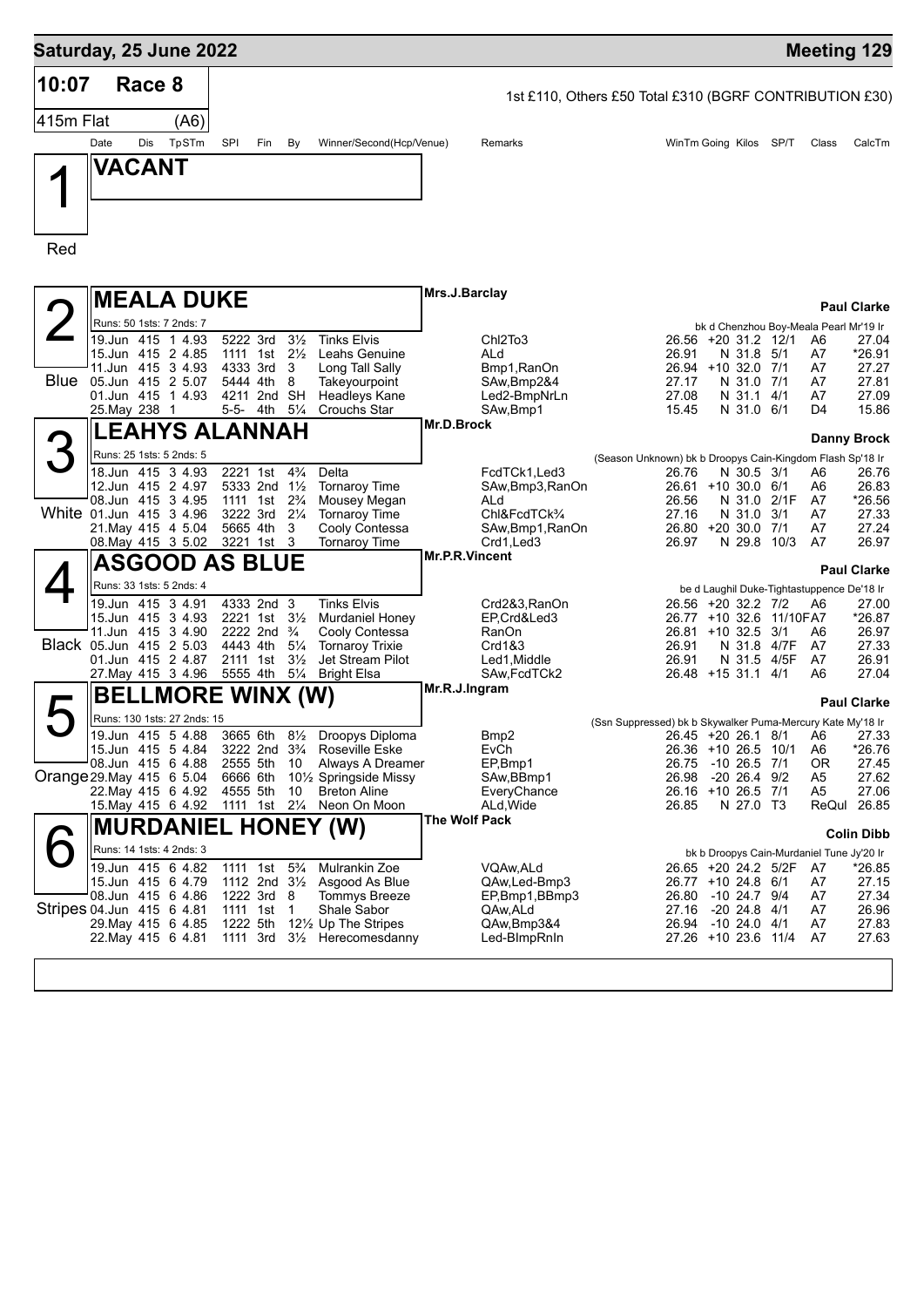| Saturday, 25 June 2022 |                               |        |                             |                        |                                             |                                   |                                                          |                 |                                         |                                                             |                |                                          |                 |                                                   | <b>Meeting 129</b>                  |
|------------------------|-------------------------------|--------|-----------------------------|------------------------|---------------------------------------------|-----------------------------------|----------------------------------------------------------|-----------------|-----------------------------------------|-------------------------------------------------------------|----------------|------------------------------------------|-----------------|---------------------------------------------------|-------------------------------------|
| 10:23                  |                               | Race 9 |                             |                        |                                             |                                   |                                                          |                 |                                         | 1st £80, Others £50 Total £330 (BGRF CONTRIBUTION £30)      |                |                                          |                 |                                                   |                                     |
| 238m Flat              |                               |        | (D4)                        |                        |                                             |                                   |                                                          |                 |                                         |                                                             |                |                                          |                 |                                                   |                                     |
|                        | Date                          | Dis    | TpSTm                       | SPI                    | Fin                                         | By                                | Winner/Second(Hcp/Venue)                                 |                 | Remarks                                 |                                                             |                | WinTm Going Kilos SP/T                   |                 | Class                                             | CalcTm                              |
|                        |                               |        | <b>CROAGHILL LUCY</b>       |                        |                                             |                                   |                                                          | Mrs.D.K.Hurlock |                                         |                                                             |                |                                          |                 |                                                   | Deborah Hurlock (CPark)             |
|                        |                               |        | Runs: 36 1sts: 5 2nds: 6    |                        |                                             |                                   |                                                          |                 |                                         | (Season Unknown) bk b Droopys Jet-Croaghill Girl Au'19 Ir   |                |                                          |                 |                                                   |                                     |
|                        | 18.Jun 238 1                  |        |                             | 5-4-                   | 4th                                         | $3\frac{3}{4}$                    | <b>Emmas Grace</b>                                       |                 | SAway                                   |                                                             | 15.50          | N 26.8 4/1                               |                 | D4                                                | 15.80                               |
|                        | 10.Jun 238<br>04.Jun 238      |        | -1<br>1                     | $6 - 5 -$<br>3-3-      | 3rd<br>3rd                                  | $4\frac{1}{4}$<br>$2\frac{1}{4}$  | Holycross Sam<br>De White Boxer                          |                 | VSAw<br>EvCh, RIs                       |                                                             | 15.85          | 15.52 +10 27.0 6/1<br>$-1027.0$          | 6/1             | D4<br>D4                                          | 15.96<br>15.93                      |
| <b>Red</b>             | 29. May 238                   |        | 1                           | $3-4-$                 | 6th                                         | $7\frac{1}{4}$                    | Fixated                                                  |                 | EP,Bmp1&2                               |                                                             | 15.91          | $-527.0$                                 | 3/1             | D4                                                | 16.44                               |
|                        | 21.May 238<br>14. May 238 2   |        | 1                           | $1 - 3 -$<br>$2 - 2 -$ | 3rd                                         | 4<br>2nd $3\frac{1}{4}$           | <b>Ballyanne Xpress</b><br><b>Bernies Choice</b>         |                 | EP,Crd1<br>EveryChance                  |                                                             |                | 15.44 +10 27.1 7/2<br>15.29 +20 27.2 7/1 |                 | D4<br>D4                                          | 15.86<br>$*15.75$                   |
|                        |                               |        | <b>ARGENZIANO</b>           |                        |                                             |                                   |                                                          | Mr.M.J.Baker    |                                         |                                                             |                |                                          |                 |                                                   |                                     |
|                        |                               |        |                             |                        |                                             |                                   |                                                          |                 |                                         |                                                             |                |                                          |                 |                                                   | Deborah Hurlock (CPark)             |
|                        | 18.Jun 238 2                  |        | Runs: 16 1sts: 3 2nds: 1    | $2 - 1 -$              | 1st                                         | $1\frac{1}{4}$                    | <b>Cranmers Murder</b>                                   |                 | EP, Led 1, RIs TMid                     |                                                             | 15.79          | N 31.4 11/4                              |                 | bk d Skywalker Puma-Lemond Diamond Nv'19 Br<br>D4 | *15.79                              |
|                        | 11.Jun 238 3                  |        |                             | $2 - 2 -$              | 1st                                         | Hd                                | Jet Spree                                                |                 | LedNrLine                               |                                                             | 15.91          | +5 31.4 11/4                             |                 | D4                                                | 15.96                               |
| <b>Blue</b>            | 04.Jun 238 3                  |        |                             | 3-4-<br>5-6-           | 5th 8                                       | 2nd SH                            | <b>Bernies Call</b>                                      |                 | Bmp1, RanOn                             |                                                             | 16.46<br>15.90 | $-10$ 31.1 4/1                           |                 | D4<br>D4                                          | 16.37<br>16.54                      |
|                        | 29. May 238<br>21. May 238 3  |        | -2                          | 3-4-                   | 4th 8                                       |                                   | Bombai Bramble<br>Bemyangelrosa                          |                 | SAw,Bmp1<br>Bmp1                        |                                                             |                | N 30.8 7/1<br>15.57 +10 31.0 7/1         |                 | D4                                                | 16.31                               |
|                        | 13. May 238 3                 |        |                             |                        |                                             |                                   | Solo                                                     |                 | Middle                                  |                                                             | 15.98          | N 31.7 T                                 |                 |                                                   | xLame 15.98                         |
|                        |                               |        | <b>SO BEYOND</b>            |                        |                                             |                                   |                                                          | Mr.D.L.Fenn     |                                         |                                                             |                |                                          |                 |                                                   | <b>Paul Clarke</b>                  |
|                        |                               |        | Runs: 0 1sts: 0 2nds: 0     |                        |                                             |                                   |                                                          |                 |                                         |                                                             |                |                                          |                 | bk b Ballymac Bolger-Shes A Dream Fb'21 Ir        |                                     |
|                        | 15.Jun 238 2                  |        |                             | $2 - 1 -$              | 1st                                         | <b>SH</b>                         | <b>Voltage Rebel</b>                                     |                 | Led1, RIsTMid                           |                                                             | 15.97          | N 26.1 T3                                |                 | Qlfyg                                             | $*15.97$                            |
|                        | 03.Jun 238 4<br>08. May 238 6 |        |                             | 3-3-<br>$1 - 2 -$      | 3rd<br>2nd Nk                               | $6\frac{1}{2}$                    | <b>Chasing Nurses</b><br>Geneva Zoey                     |                 | SAw, Mid TRIs<br>EP, Crd1, ChlRnIn      |                                                             | 15.86<br>16.15 | $-20, 26.0, 73$<br>-5 25.4               | - тз            |                                                   | 16.18<br>16.13                      |
| White 04. May 238 4    |                               |        |                             | $1 - 1 -$              | 2nd                                         | $\mathbf 1$                       | Airmount Bruno                                           |                 | Led-RnIn, Middle                        |                                                             | 16.10          | $-10, 25.4$                              | — ТЗ            |                                                   | 16.08                               |
|                        | 14.Mar                        |        | 21.Mar 380 5 3.89           |                        |                                             |                                   | 2222 2nd 11 <sup>3</sup> /4 Easy Chuck(Cryfd)<br>(Irish) |                 | SAw, Mid To RIs<br>(NoPreviousForm)     |                                                             | 24.46          | 27.1 T <sub>2</sub>                      |                 | Sales                                             | 25.40                               |
|                        |                               |        | QUIVERS JANIKA (M)          |                        |                                             |                                   |                                                          | Mr.B.Stowe      |                                         |                                                             |                |                                          |                 |                                                   |                                     |
|                        |                               |        | Runs: 101 1sts: 16 2nds: 15 |                        |                                             |                                   |                                                          |                 |                                         |                                                             |                |                                          |                 |                                                   | <b>Colin Dibb</b>                   |
|                        |                               |        | 15.Jun 415 5 4.99           | 2226 6th               |                                             | $7\frac{1}{2}$                    | Salems Mouse                                             |                 | Chl1-2,BBmp3                            | (Ssn Suppressed) bd b Droopys Jet-Quivers Duchess Mr'18 Ir  | 27.67          | N 30.6 11/1                              |                 | A7                                                | 28.27                               |
|                        |                               |        | 08.Jun 415 5 5.02           | 6666 6th               |                                             |                                   | 201/4 Always A Dreamer                                   |                 | SAw, Crd2                               |                                                             | 26.75          | $-10$ 30.2 $14/1$                        |                 | 0R                                                | 28.27                               |
| Black 22. May 238 4    | 29. May 238                   |        | -4                          | $2 - 6 -$<br>$1 - 3 -$ | 6th<br>2nd                                  | $\frac{3}{4}$                     | 111/2 Westwind Bright<br><b>Motivators Link</b>          |                 | $BBmp\frac{\pi}{2}$<br>QAw, Bmp2, RanOn |                                                             | 15.64<br>15.94 | $-10, 30.5, 8/1$<br>$+5$ 30.1            | 7/2             | D4<br>D4                                          | 16.45<br>16.05                      |
|                        | 18. May 238 4                 |        |                             | $4 - 5 -$              | 4th                                         | $5\frac{1}{4}$                    | Reagrove Gina                                            |                 | Bmp1                                    |                                                             | 15.65          | $-10$ 30.4                               | 10/1            | D <sub>4</sub>                                    | *15.97                              |
|                        | 11. May 238 4                 |        |                             | 3-2-                   |                                             | 2nd $4\frac{1}{2}$                | Porcupine Sky                                            |                 | Bmp1                                    |                                                             | 15.78          | $-10$ 30.2 T3                            |                 |                                                   | xLame 16.04                         |
|                        | <b>FIXATED</b>                |        |                             | (M)                    |                                             |                                   |                                                          | Mr.C.M.Dibb     |                                         |                                                             |                |                                          |                 |                                                   | <b>Colin Dibb</b>                   |
|                        |                               |        | Runs: 27 1sts: 4 2nds: 3    |                        |                                             |                                   |                                                          |                 |                                         | (Ssn Suppressed) be b Bull Run Bolt-Sweet Shalimar Nv'19 Ir |                |                                          |                 |                                                   |                                     |
|                        | 15.Jun 238 4<br>11.Jun 238 4  |        |                             | $5 - 4$                | 3rd <sub>6</sub><br>5-4- 3rd $2\frac{1}{2}$ |                                   | Spartan General<br><b>Bloos Ventures</b>                 |                 | SAw, Bmp1, Wide2<br>SAw, Crd1           |                                                             | 15.54          | $+5$ 26.2 $5/1$                          |                 | D4                                                | 15.39 +5 25.7 7/1 D4 15.92<br>15.79 |
|                        | 04.Jun 238 4                  |        |                             | 4-4-                   | 4th 2½                                      |                                   | De White Boxer                                           |                 | SAw, Crd1, RanOn                        |                                                             | 15.85          | $-10, 26.0, 9/2$                         |                 | D4                                                | 15.94                               |
| Orange 29. May 238 4   |                               |        |                             | $2 - 1 -$              | 1st                                         | $1\frac{1}{4}$                    | Camp Fire                                                |                 | EP,Led1, Middle                         |                                                             | 15.91          | $-526.06/1$                              |                 | D4                                                | 15.86                               |
|                        | 22.May 238 3<br>08. May 238 3 |        |                             | $2 - 2 -$              |                                             | 1st 2 <sup>3</sup> / <sub>4</sub> | <b>Rallying Rivers</b><br>5-5- 5th DIS On The Lake       |                 | Led2,Middle<br>SAw, EP, Wide&KO1        |                                                             | 15.67<br>15.93 | +5 25.6 T2<br>-5 26.0 6/1                |                 | xFall<br>D4                                       | *15.72<br>0.00                      |
|                        |                               |        |                             |                        |                                             |                                   | DIANN OF IVANHOE (W)                                     | Mr.L.J.Hurlock  |                                         |                                                             |                |                                          |                 |                                                   |                                     |
|                        |                               |        | Runs: 126 1sts: 21 2nds: 18 |                        |                                             |                                   |                                                          |                 |                                         |                                                             |                |                                          |                 |                                                   | Deborah Hurlock (CPark)             |
|                        | 18.Jun 238 6                  |        |                             | 2-4-                   | 4th                                         | $5\frac{1}{4}$                    | Witches Zac                                              |                 | EvCh, Mid TWide                         | (Ssn Suppressed) f b Lenson Sanchez-Fast Fit Tina Ap'17 Br  | 15.66          | N 26.6 9/4                               |                 | D4                                                | 16.08                               |
|                        | 10.Jun 238 6                  |        |                             |                        | 1-1- 1st $\frac{1}{2}$                      |                                   | Harriestown Say                                          |                 | QAw, Always Led                         |                                                             |                | 15.86 +10 26.5 3/1                       |                 | D4                                                | 15.96                               |
| Stripes 29. May 238 6  | 04.Jun 238 6                  |        |                             | 3-3-                   | 3rd                                         | $1\frac{1}{2}$                    | Bombai Bramble<br>2-2- 2nd 11/4 Bombai Bramble           |                 | RanOn<br>RanOn                          |                                                             | 15.91<br>15.90 | $-10$ 26.8 $9/2$<br>N 26.8 2/1           |                 | D4<br>D4                                          | 15.92                               |
|                        | 21. May 238 5                 |        |                             | 1-2-                   | 2nd $3\frac{1}{2}$                          |                                   | Bemyangelrosa                                            |                 | QAw,FcdTCk1                             |                                                             |                | 15.57 +10 26.7 9/2                       |                 | D4                                                | 16.00<br>15.95                      |
|                        | 08.Apr 238 6                  |        |                             |                        |                                             |                                   | 1-1- 1st 3 <sup>1</sup> / <sub>2</sub> Holycross Sam     |                 | ALd, Wide                               |                                                             | 15.82          |                                          | N 26.2 15/8F D4 |                                                   | *15.82                              |
|                        |                               |        |                             |                        |                                             |                                   |                                                          |                 |                                         |                                                             |                |                                          |                 |                                                   |                                     |
|                        |                               |        |                             |                        |                                             |                                   |                                                          |                 |                                         |                                                             |                |                                          |                 |                                                   |                                     |